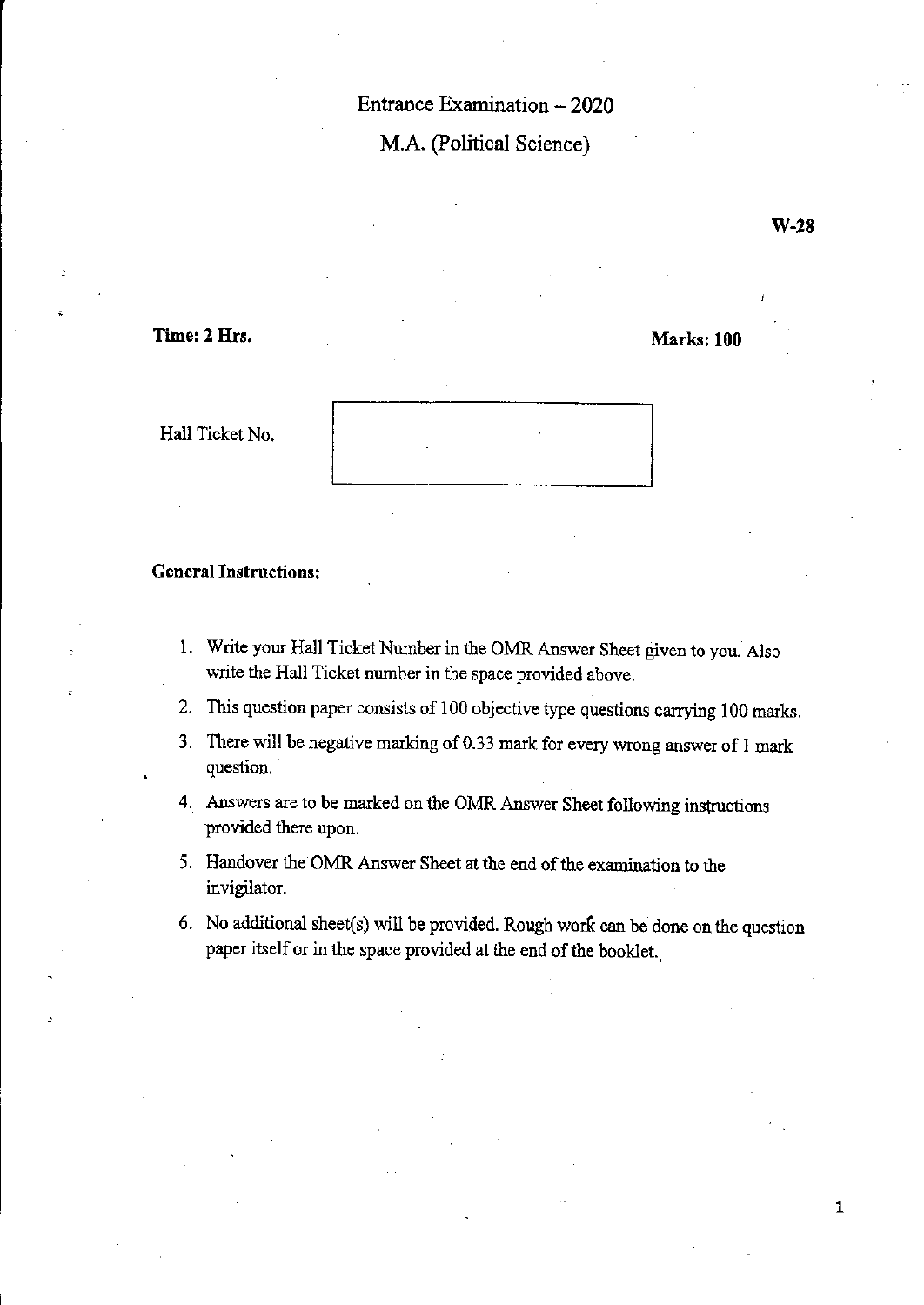- **1. Which** of these **states have retained monarchs as heads** of state?
	- A. Nepal and United Kingdom
	- B. Japan and United Kingdom
	- C. Bhutan and Zimbabwe
	- D. Argentina and Cuba

**2. Consider the following statements and choose the correct option.** 

**Statement I: The first-past-the-post electoral system is considered more democratic, since it wastes fewer votes and encourages the expression of a wider range of political interests.** 

**Statement II: The proportionate representation electoral system increases the number of parties able to win seats in a legislature and allows parties concerned with narrow or minority interests to gain representation.** 

A. I and II are false

B. I and II are true

C. I is true but  $\Pi$  is false

D. I is false but II is true

3. Which of these are salient features of a parliamentary government?

**(There is a dual executive, i.e., there is a split between the head of government and the head**  of state.

2

**II. The cabinet is a collective decision-making body.** 

**III. The cabinet is not responsible to the Parliament but to the President.** 

IV. The parliamentary majority can force the cabinet to resign.

A. I, II, III and IV

B. II and III

C. I and III

い-28

D. I, II and IV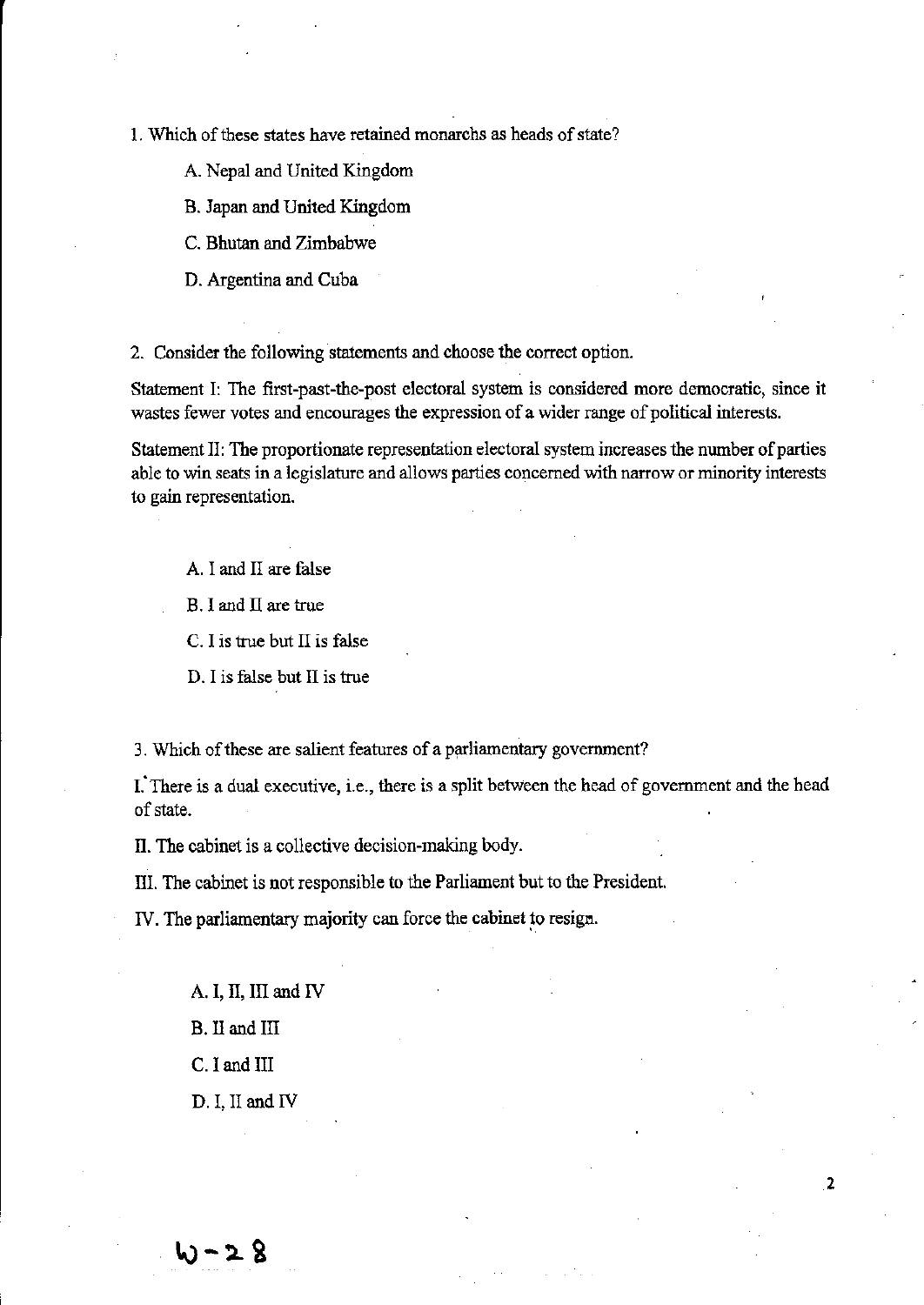4. Arrange the following philosophers in a chronological order from the earliest to the latest. **Choose the correct option.** 

A. Aristotle, Aquinas, Augustine, Machiavelli

B. Aristotle, Augustine, Aquinas, Machiavelli

C. Aristotle, Aquinas, Machiavelli, Augustine

D. Machiavelli, Aquinas, Augustine, Aristotle

**5. What does the following statement by Hobbes in** *Leviathan* **mean? "In the state of nature, there is a war of every man against every man".** 

**A. That there is constant bloodshed in the state of nature.** 

**B. That there is unity among men.** 

**C. That no man wants peace.** 

**D. That there is known readiness on the part of every one to resort to war.** 

**6. According to Aristotle, the rule by a few virtuous people is** 

A. Monarchy

**B. Aristocracy** 

C. Oligarchy

**D. Democracy** 

**1. What does the General Will represent according to Rousseau?** 

A. The will of all

**B. The will** of wise **men** 

**C. Common interest of all** 

D. The will of the powerful

8.ln which of the following texts does the lion and fox metaphor occur?

3

A. The Prince

B. Politics

C. The Republic

 $(u) - 28$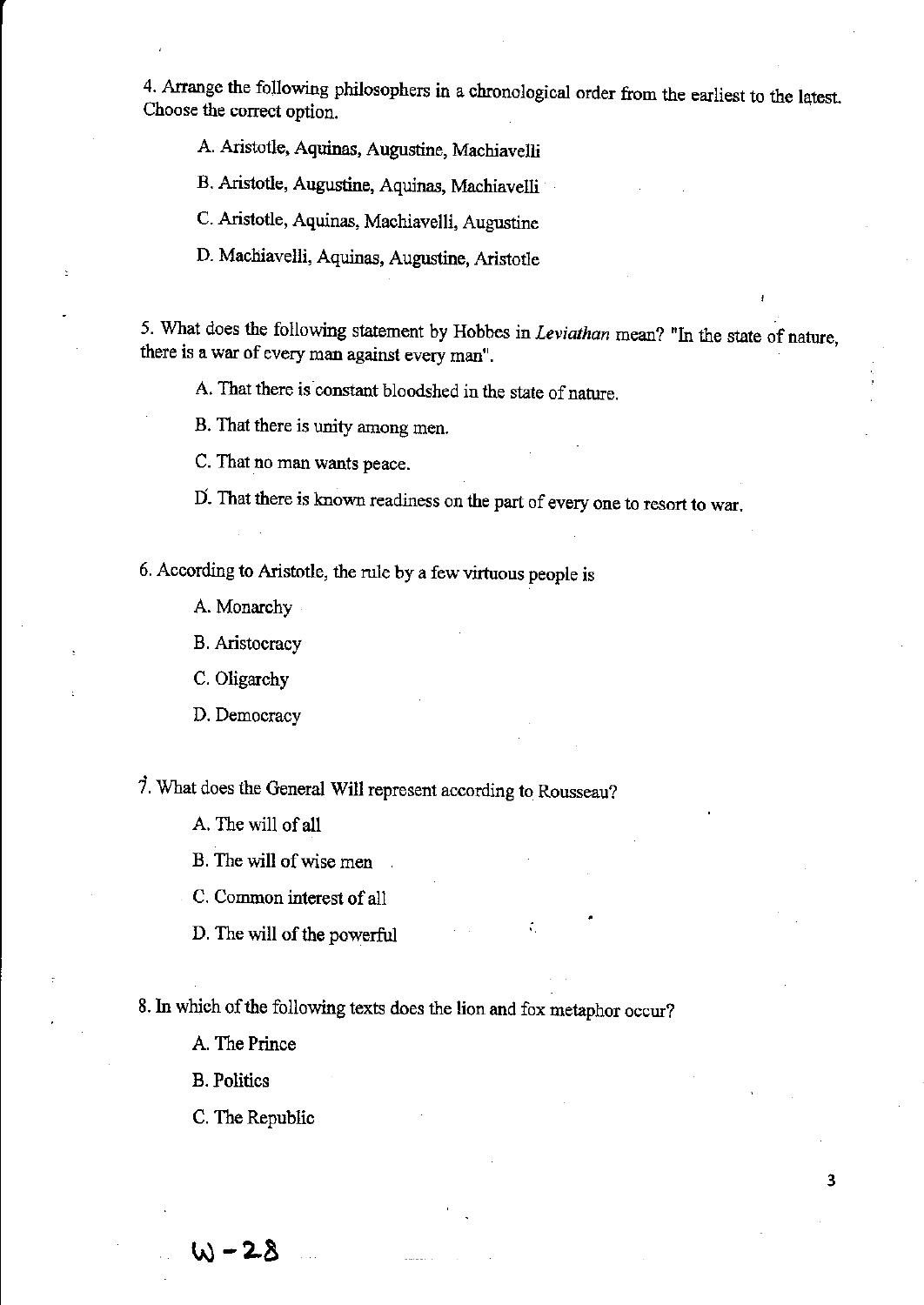D. Utopia

r

9. Who started the *blwodan* movement?

A. M.K. Gandhi

B. Vinoba Bhave

C. B. R. Ambedkar

D. Periyar Ramasamy

10. Which phrase was popularised by C. Rajagopalachari?

A. Socialistic Pattern of Society

B. Unity in Diversity

C. Total Revolution

**D. Licence Pennit Raj** 

II. Match the concepts with the thinkers in the following:

| Concepts             | Thinkers |
|----------------------|----------|
| I. Alienation        | 1. Hegel |
| II. World Spirit     | 2. Locke |
| III. Tacit Consent   | 3. Plato |
| IV. Form of the Good | 4. Marx  |

•

4

A. I-1, II-4, III-2, IV-3 B. I-2, II-3, III-4, IV-1 C. 1-4, II-I, I11-2, IV-3 D. I-I, II-2, JII-4, IV-3

*12. Bahishkrit Bharat* was launched by

A. B. R. Ambedkar

B. R. M. Lobia

C. Jotiba Phule

 $W - 28$ 

D. Subramania Bharati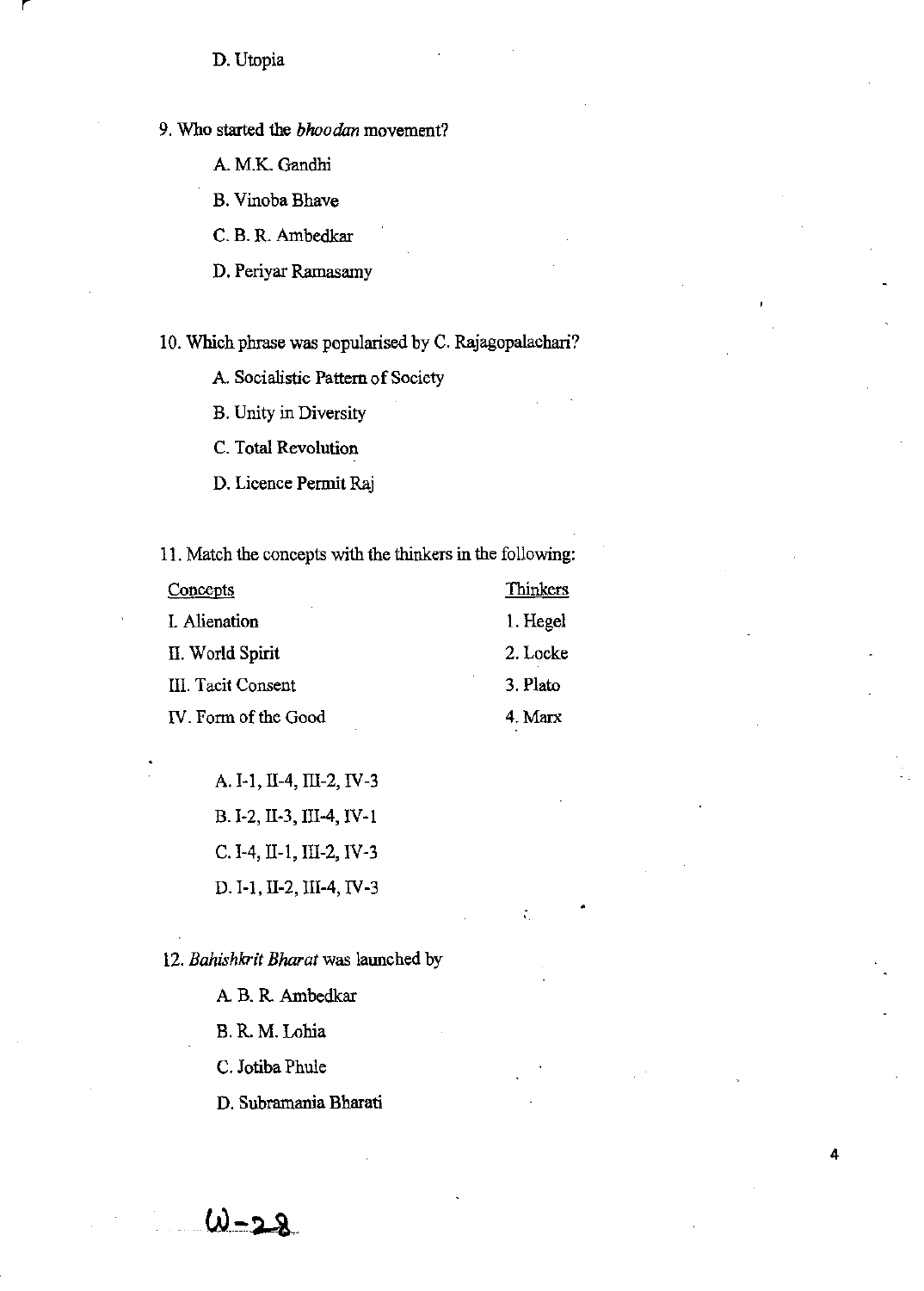13.Identify the name of the book in whose Preface Marx explains his materialist conception of history:

A. The German Ideology

B. Capital Vol. I

C. A Contribution to the Critique of Political Economy

D. Dialectics of Nature

14. Servants of India Society was founded by

A. Dadabhai Naoroji

B. Gopal Krishna Gokhale

C. Gopal Ganesh Agarkar

**D. Novvrosji Wadia** 

**15. When citizens delegate their decision-making powers to their representatives, it means:** 

**A. That they can take back their powers under certain conditions** 

**B. That they have permanently lost their powers** 

**C. That they share their powers with their representatives** 

**D. That their power to delegate is also lost** 

**16. According to John Locke, absolute monarchy is inconsistent with civil society because** 

**L There will be no protection from the violence by the ruler** 

II. It will be against the purpose for which civil society is formed

III. Absolute monarchy is always inefficient in its functioning

**IV. Civil Society is supposed to remedy the defect arising out of a man being a judge in his**  own case

A. I, II, III  $B$ . II, III, IV C. I, III, N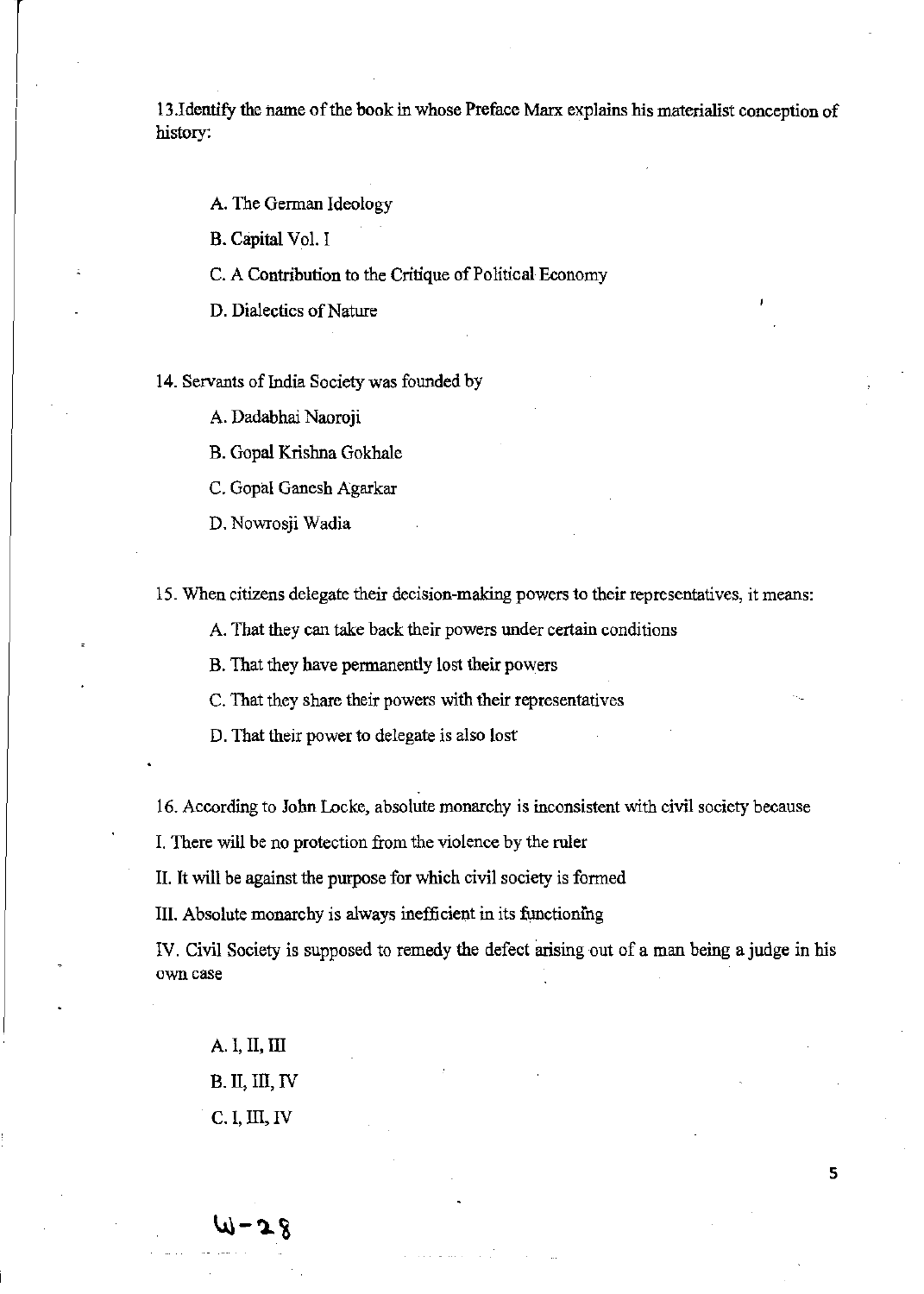D. I, II, IV

17. Match the following:

I. Anarchy

II. Diarchy

III. Democracy

**IV. Theocracy** 

- 1. Rule by Two Independent Authorities
- **2. Government by a State sponsored Religion**
- 3. No rule by the State or State-like authority
- 4. Rule by the People

A. 1-3, II-I, III-4, IV-2 B. 1-2, II-I, III-3, IV-4 C. 1-4, 11-3, III-I, IV-2 D. 1-3, 11-4, III-2, IV-I

18. Who is the founder of the Bahujan Samaj Party?

A. Ram Vilas Paswan

B. Mayawati

C. Babu Jagjivan Ram

D. Kanshi Ram

19. Who is the author of the *Indian War of Independence of I857?* 

- A. M. S. Golwalkar
	- B. Madame Cama
	- C. Vinayak Damodar Savarkar
	- D. Shyamji Krishna Varma

20. Which of the following words had been inserted in the Preamble of the Indian Constitution by way of the 42nd Constitutional Amendment Act of 1976?

1. Sovereign

2. Socialist

3. Secular

**4. Democratic**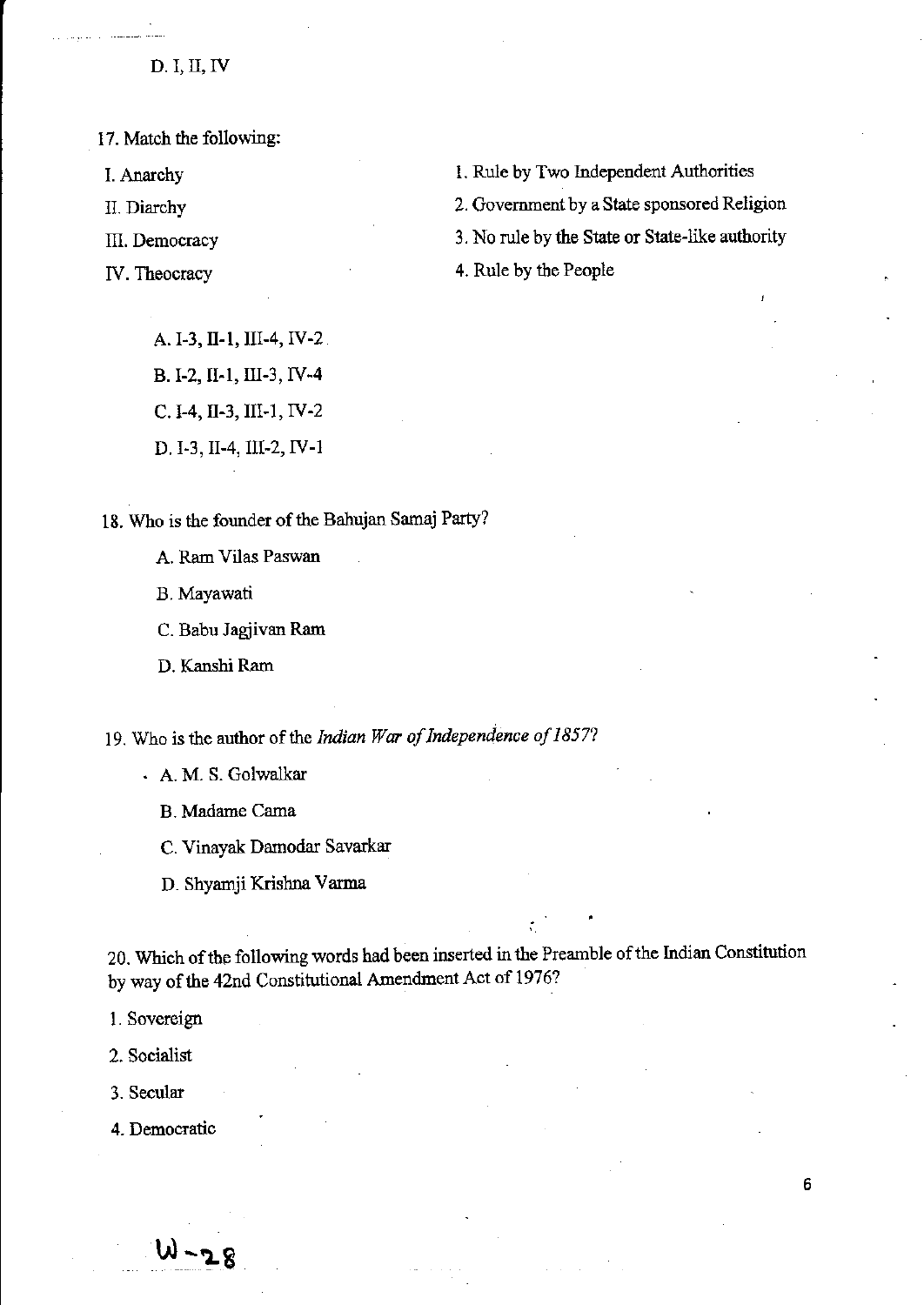5. Unity

6. Integrity

A.2,3and4 B. 2, 3 and 6 C. 2, 3 and 5 D. 3, 4 and 6

21. Match List I (names of national legislatures) with List II (countries) and choose correct **answer:** 

| List I       | List II   |
|--------------|-----------|
| I. Congress  | 1. Japan  |
| II. Duma     | 2. Russia |
| III. Knesset | 3. USA    |
| IV. Diet     | 4. Israel |

A. 1-3, II-2, IlI-4, N-l B. 1-3, II-I, IlI-4, IV-2 C. 1-4, II-2, IlI-3, N-I D. I-2, II-3, III-4, IV-1

22. According to the Indian Constitution, the Union Parliament and the State legislatures can **both make laws on matters included in the Concurrent List. What happens 'if a conflict arises**  between the law enacted by the Parliament and a law enacted by a State legislature on the same **matter?** 

•

7

A. State law prevails

**B. Union law prevails** 

 $W - 28$ 

C. Both laws become void

D. Supreme Court decides which one will prevail

23. For citizens of India, Freedom of Religion is a

A. Directive Principle of State Policy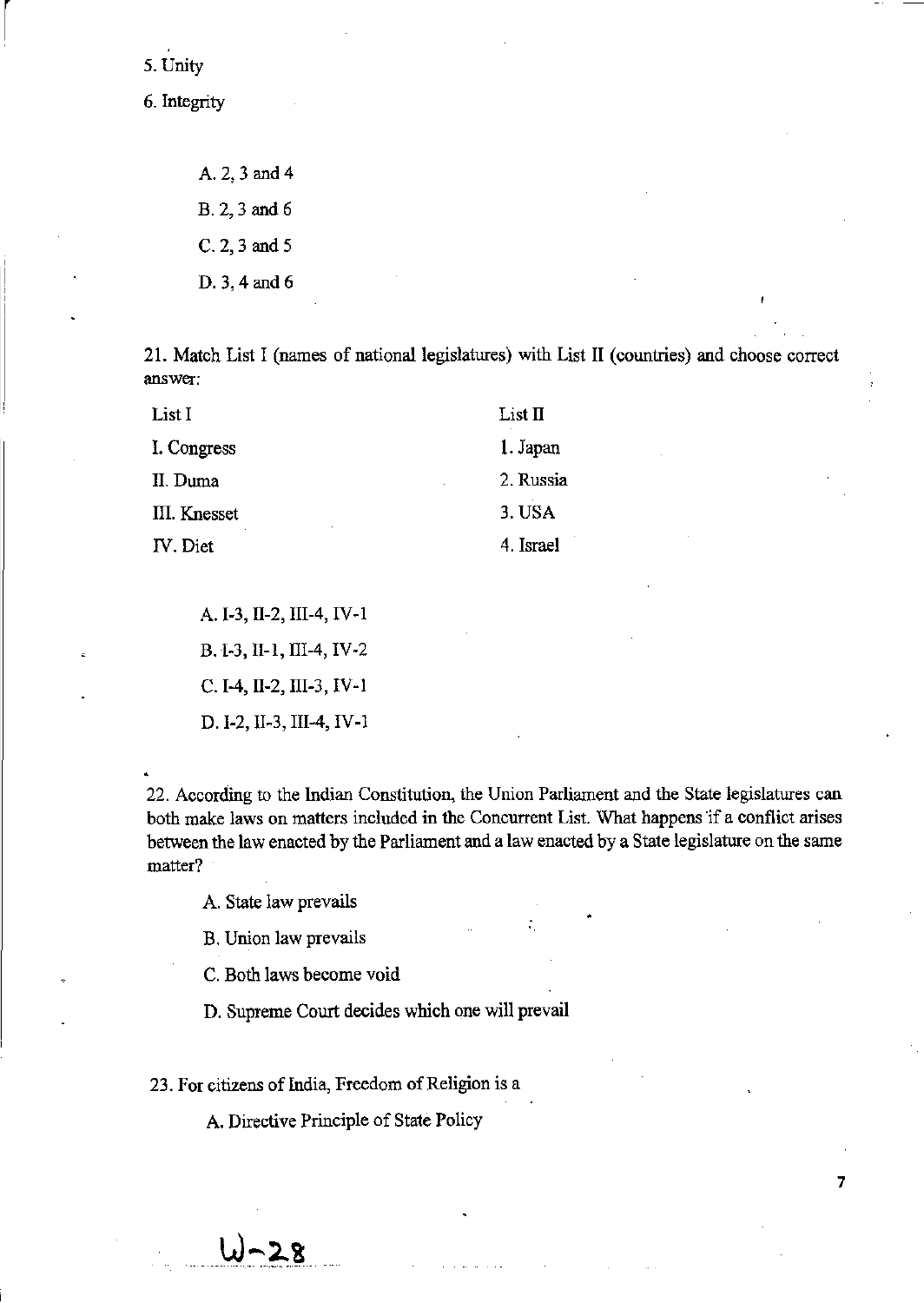B. Legal Right

C. Cultural Legacy

D. Fundamental Right

**24. Who appoints the Finance Commission** of India?

A. President

**B. Finance Minister** 

C. Finance Secretary of India

D. Chief Economic Advisor to the Government of India

**25. Which Article of the Indian Constitution empowers the Parliament to amend the Constitution?** 

A. 107 B.248 C.2S4 D.368

**26. Match the document with the issuing organisation:** 

| Name of the Document          | Name of the Issuing Organisation |
|-------------------------------|----------------------------------|
| I. MGNREGA Job Card           | 1. Election Commission of India  |
| IL Aadhar Card                | 2. Income Tax Department         |
| III. PAN Card                 | 3. Gram Panchayat                |
| IV. Voter identification Card | 4. UIDAI                         |

•

8

A. I-I, 11-3, Ill-2, *N-4*  B. 1-3,11-4, Ill-2, N-I C. 1-4, 11-3, Ill-I, *N-2*  D. 1-2, 11-4, Ill-I, *N-3* 

27. What does !PCC stand for?

 $6 - 28$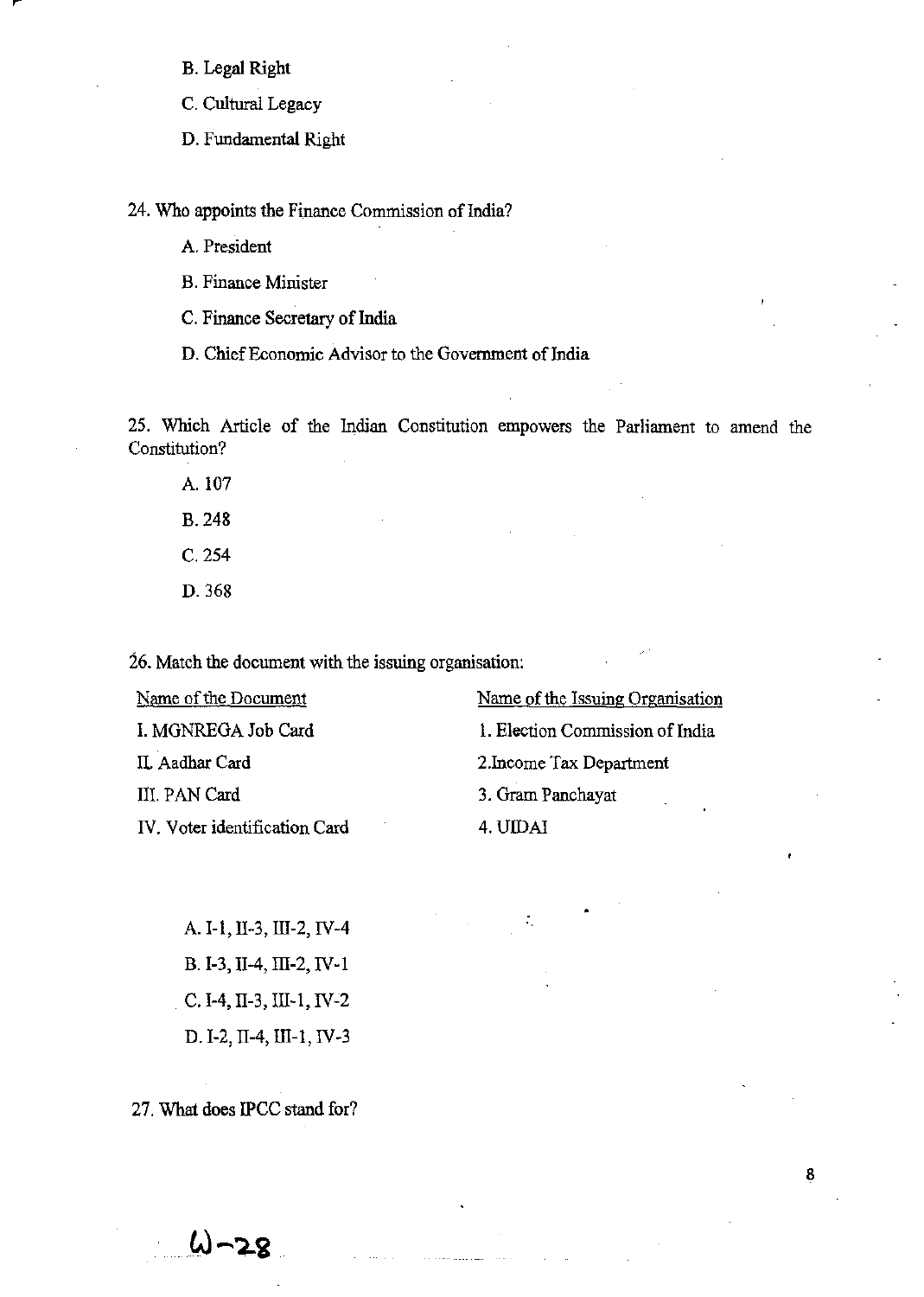A. International Prevention of Climate Change

B. Intergovernmental Panel on Climate Change

C. Integrated Plan on Climate Challenge

D. International Parlnership on Climate Control

28. Which among the following are explicitly included in the Universal Declaration of Human Rights?

I. All human beings are born free and equal in dignity and rights.

n. Slavery and the slave trade shall be prohibited in all their forms.

III. Everyone has the right to a nationality.

**IV. Everyone has a right to compensation against violence.** 

A. I, **II,** III B. I, IV, III C. **II,** III, IV D. I, II, IV

l.

29. Which among the following happened before the Second World War?

**A. Creation** of the **UN** 

B. Fall of the Berlin Wall

C. Scramble for Africa

**D. Creation** of the **Bretton Woods Institutions** 

30. Which aroong the following is a country that had no colonies in Asia and Africa?

A. France

B. Portogal

C. Netherlands

D. Switzerland

31. Which of the following countries did not witness protests during the 'Arab Spring'?

A. Saudi Arabia

(ገ -57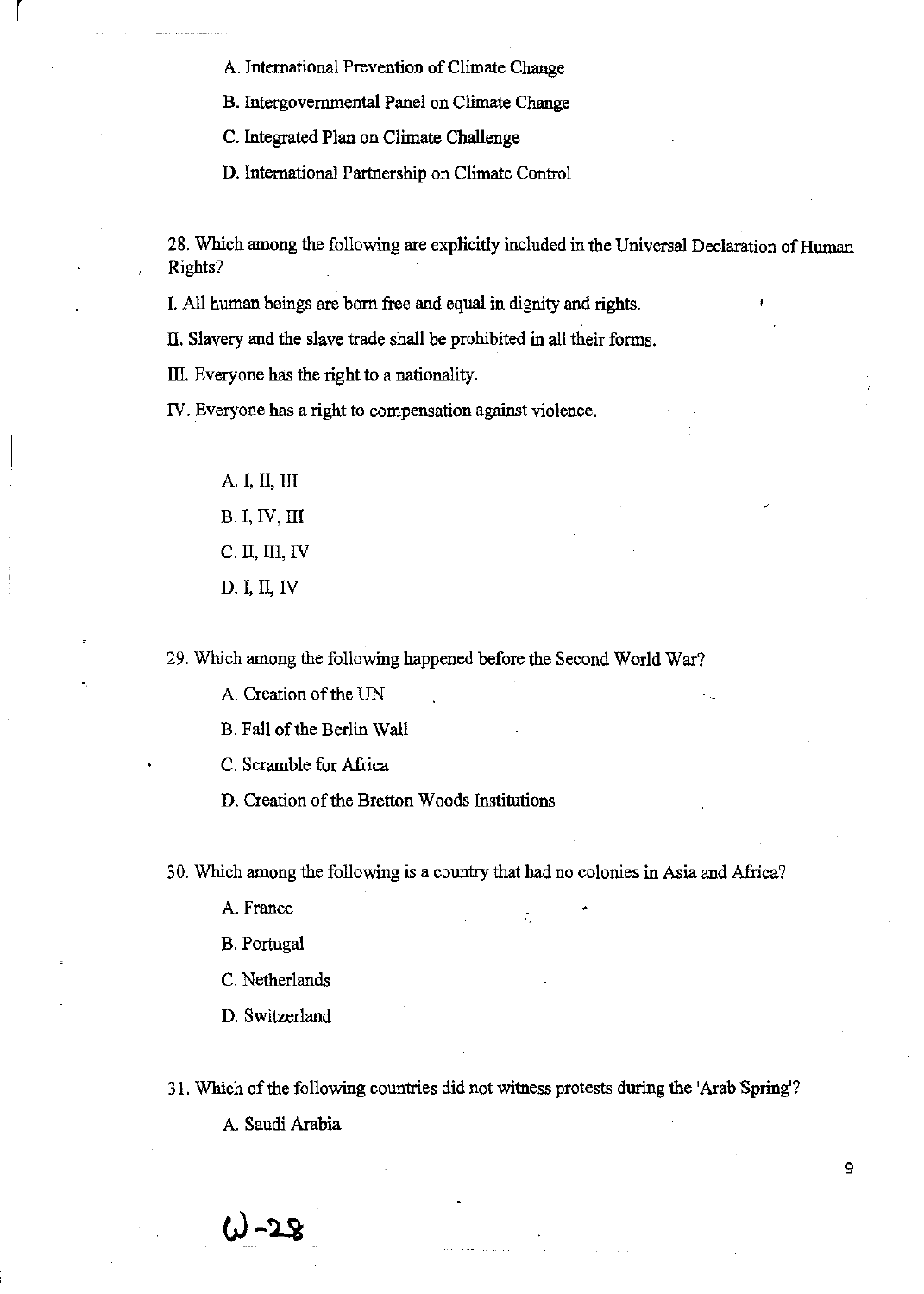B. Libya

C. Egypt

**D. Tunisia** 

32. Arrange the following treaties/treaty bodies in chronological order in which they were signed/established:

1. United Nations

IT. Leagne of Nations

III. Warsaw Pact

IV. NATO

A. II, IV, III, I B. III, I, IV, IT  $C.$  II,  $I, IV, III$ D. I, III, IV, IT

33. Match correctly the following titles of books with the names of authors:

**1. Twenty Years' Crisis**  II. Politics Among Nations Ill. Rethinking International Relations IV. Imagined Connnunities 1. Fred Halliday 2. E.H. Carr

> A. 1-3, 11-2, III-4, IV-I B. 1-2, 11-3, III-4, IV-I C. 1-4, II-I, III-2, IV-3 D. 1-2, 11-3, III-I, IV-4

**34. A common political response to foreign economic competition is** 

A. Doubling down on trickle-down

**B. Protectionism** 

C. Voluntarism

3. **Hans Morgenthau** 

**4. Benedict Anderson** 

•

÷.

W-28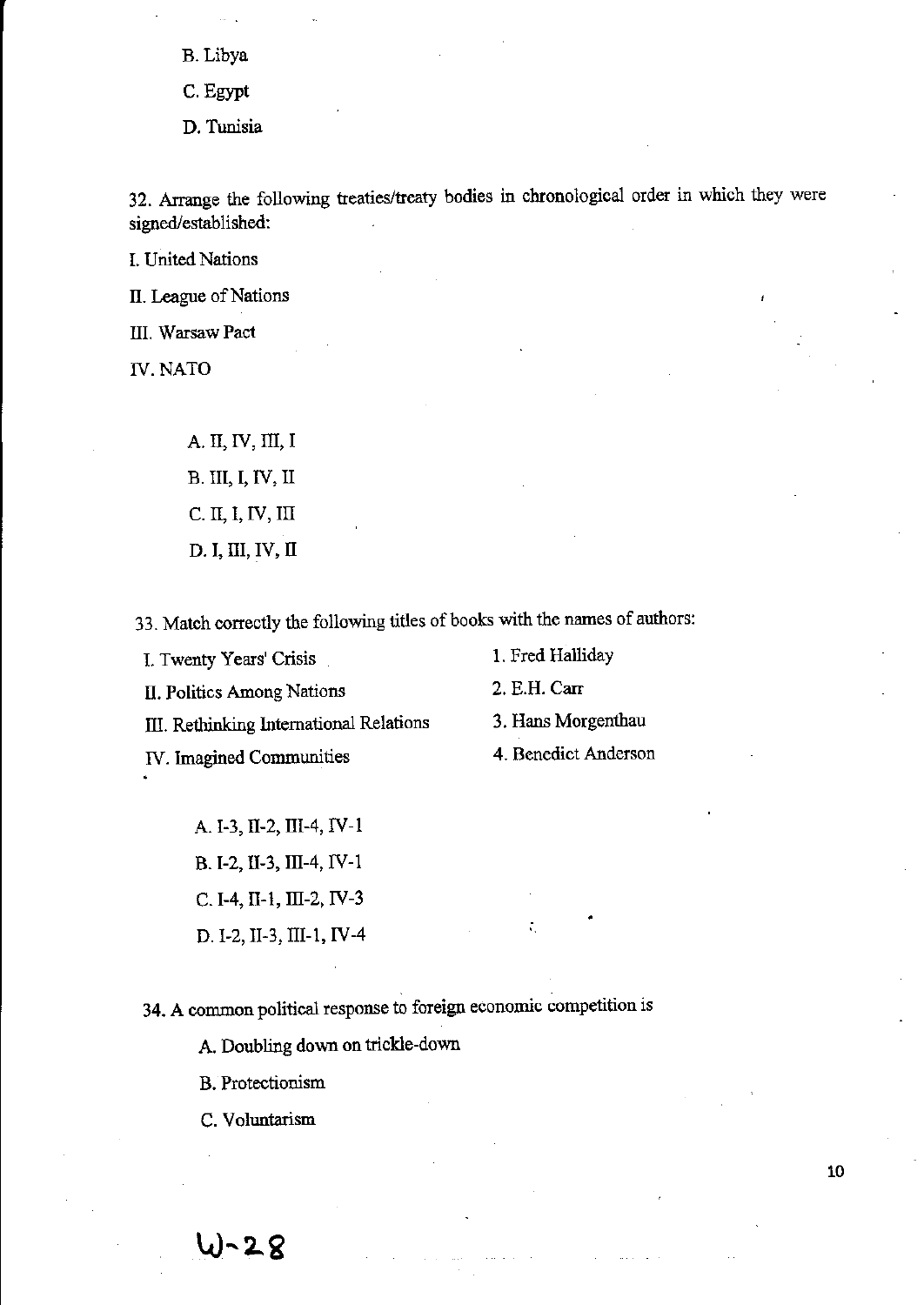**D. Invasion** 

35. Panchsheel is a bilateral treaty between

A. India and Pakistan

B. India and Nepal

C. India and China

D. India and Bhutan

36. Identify the sequence of the following Cold War events:

**I. Bay** of Pigs **Invasion** 

**II. Korean Crisis** 

III. Soviet Intervention in Afghanistan

IV. Glasnost and Perestroika

V. Oil Embargo

A. **II, I,** V, III, N B. **I, II,** III, V, N C. V, II, III, **I,** N D. V, **I, II,** N, III

**37. Which among the following statements are true?** 

I. UN Security Council has 15 members,

II. UN Security Council has 10 Non-permanent members.

III. UN Security Council is always headad by a permanent member.

*N.* UN Security Council Non-permanent members change once every 3 years.

V. UN Security Council meets twice in a year.

A. II and III

B. I and III

C. IV and V

D. I and II

41-28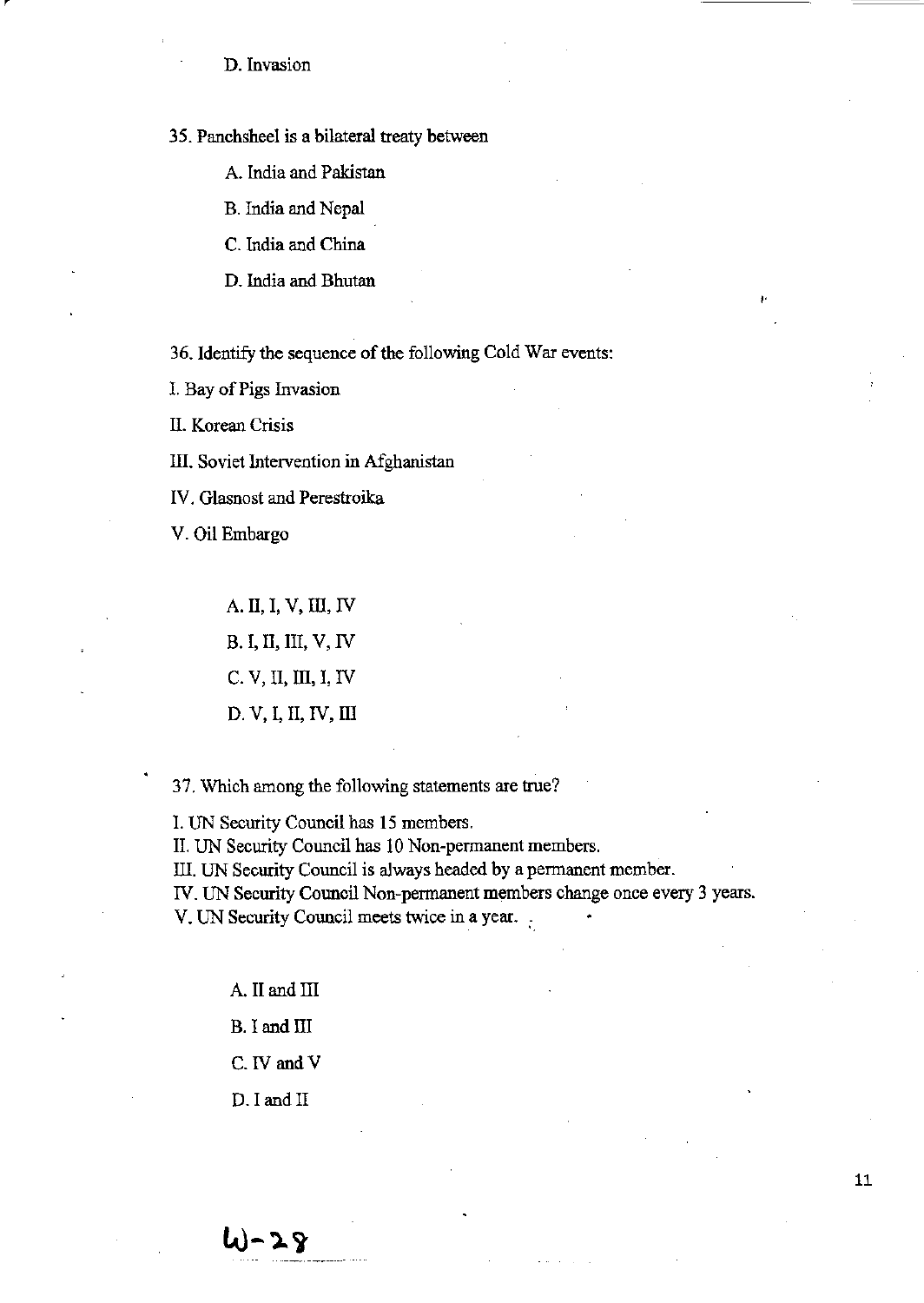38. 'Gujral Doctrine' in India's foreign policy was directed at

A. South East Asia

B. South Asia

C.China

**D.** West Asia

39. Arrange the following organisations by their year of establishment in ohronological order:

I. SAARC

II. EU

III. NAFTA

IV. ASEAN

A. I, III, II, IV B. IV, III, I, II C. N, I, II, III D. I, II, III, N

**40. Which** of the **following organizations was established with 'Collective Security' as its core principle?** 

12

**A. Non-Aligned Movement** 

B. United Nations

C. Commonwealth of Nations

D.ASEAN

41. Arrange the following revolutions in a chronological order:

I. Cuban Revolution

II. French Revolution

III. Iranian Revolution

N. Bolshevik Revolution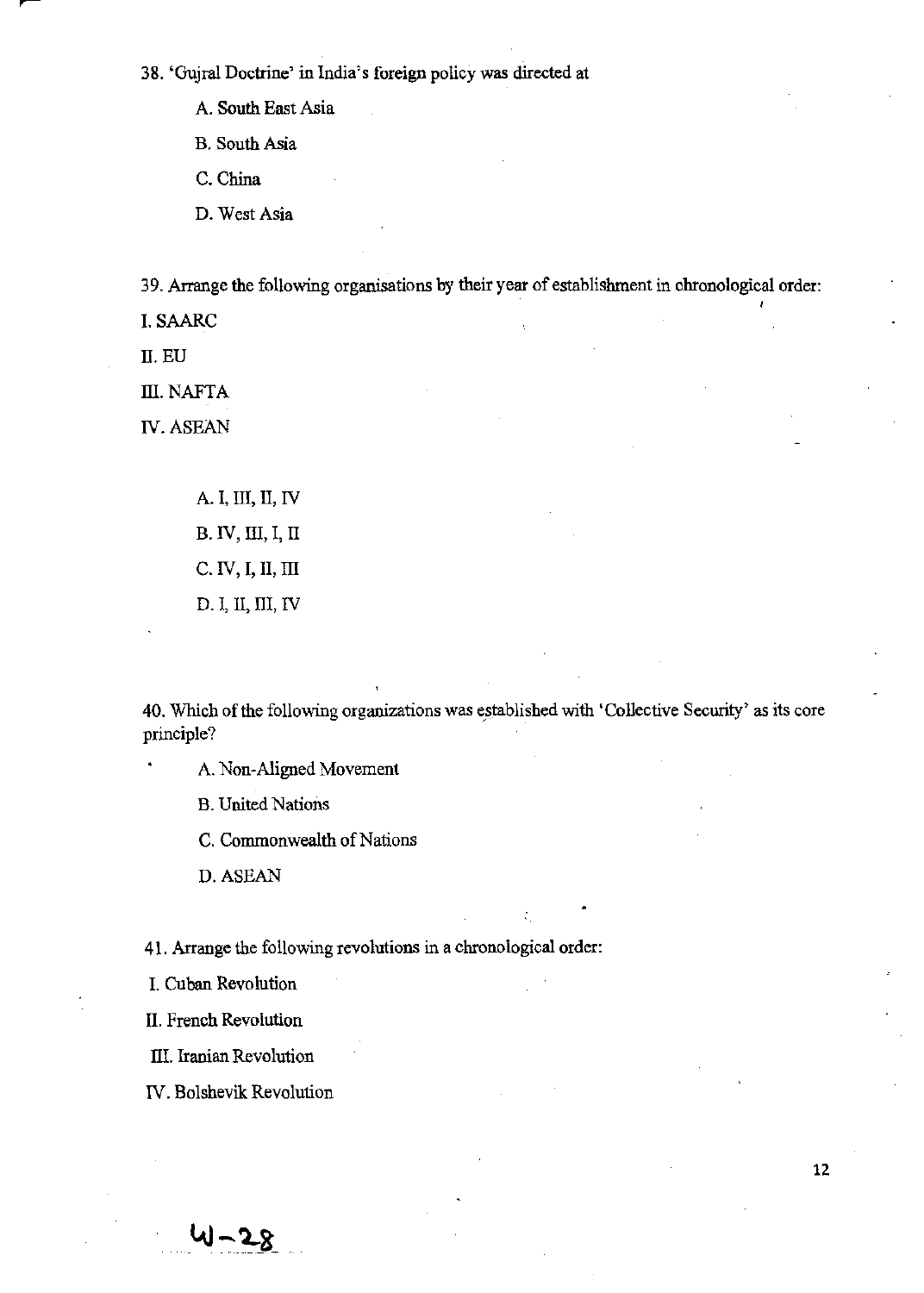A. I, II, IV, III B. II, III, IV, I C. II, IV, I, III D. III, I, II, IV

42. Match the following List x (Countries) with List y (Foreign Policies) and choose the ccrrect **option:** 

| List x |            | List y                          |  |
|--------|------------|---------------------------------|--|
| I.     | <b>USA</b> | 1.One Belt One Road             |  |
| II.    | China      | 2. Three Non-Nuclear Principles |  |
| III.   | India      | 3. Pivot to Asia                |  |
| IV.    | Japan      | 4. Look East policy             |  |

A. 1-3, II-I, 111-4, 1V-2 B.I-4, II-I, 111-2, IV-3 C. 1-3, 11-4, III-I, IV-2 D. I-I, 11-2, 111-3, IV-4

43. Match correctly the items in List x (sports diplomacy) with List y (countries) and choose **the correct option:** 

List y

•

÷.

List x

| I.<br>$\bullet$ | Cricket diplomacy    | 1. China and USA      |
|-----------------|----------------------|-----------------------|
| Н.              | Ping-pong diplomacy  | 2. India and Pakistan |
| Ш.              | Wrestling diplomacy  | 3. Canada and USSR    |
| IV.             | Ice-hockey diplomacy | 4. Iran and USA       |
|                 |                      |                       |

A. I-I, 11-2, 111-4, 1V-3 B.I-4, II-I, 111-2, 1V-3 C.1-2, II-I, 111-4, IV-3 D. 1-2, 11-3, III-I, 1V-4

44. According to Marxism each historical epoch has its own

 $U - 28$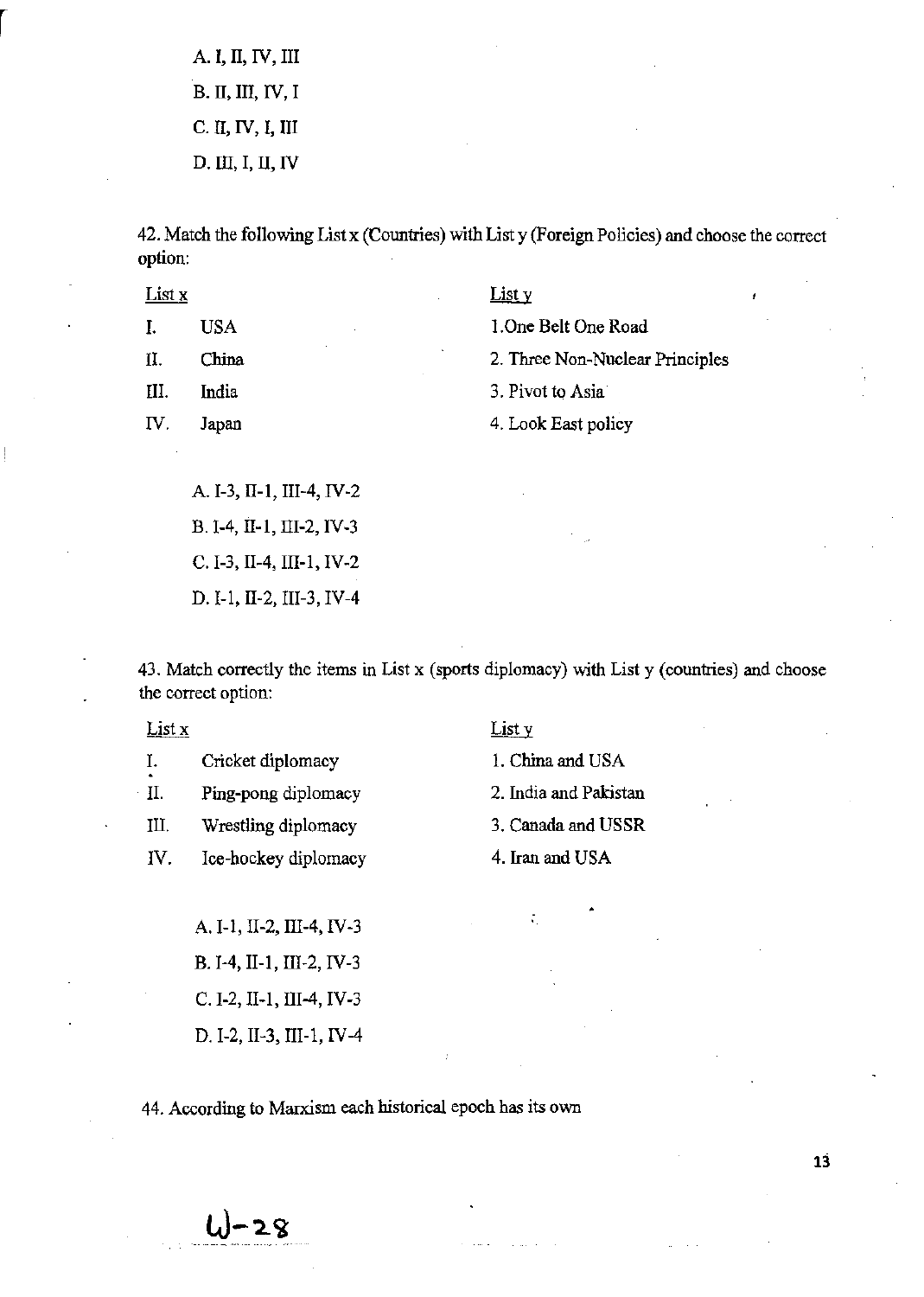**A. Unique Institutions** 

B. Behavioural mode

C. Cultural Practices

D. Mode of Production

45. David Easton's analysis looked at politics in terms of its relationship with

**A. International organisations** 

B. Wider society

C. Economic activity

D. Formal institutions

**46. Which** of the **following statements are correct?** 

**I. All countries follow the proportional representation system.** 

**II. Interest groups contest elections.** 

III. Political parties articulate the interests of the voters.

**IV. In presidential systems, the executive is directly elected.** 

A. I and II

B. II and III

C. III and IV

D.l and III

**47. The term 'development** of underdevelopment' **is associated with** 

A. Green Political Thought

B. Social Theorists

C. Dependency Theorists

D. Cultural Theorists

48. Match the items in the lists below correctly:

List x

List y

•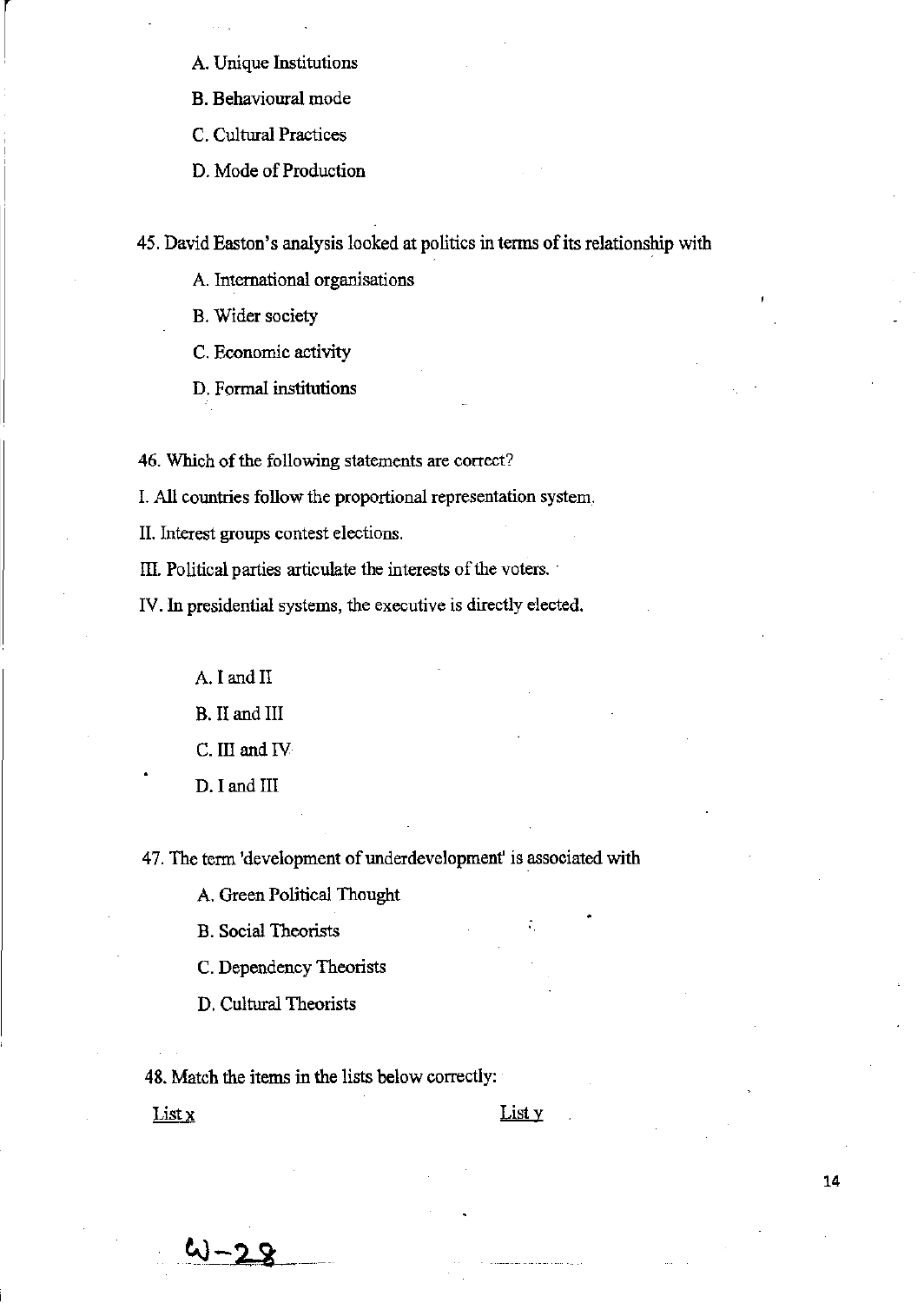I. South Africa II. Germany ill. Ireland

I. John F. Kennedy

2. Sinn Fein

3. Angela Merkel

IV. USA 4. African National Congress

A. 1-4, II-3, III-2, N-I B. I-I, II-3, III-4, *N-2*  C. I-I, II-2, III-3, *N-4*  D. 1-4, II-I, 1II-3, *N-2* 

49. Which of the following statements are correct?

**1. Australia has a system of compulsory voting.** 

II. Chechnya is part of China.

**III. Provinces in Switzerland are called Cantons.** 

**IV. Catalonian separatism is associated with Portugal.** 

A. I and II

B. I and III

C. I and IV

D. II and  $IV$ 

**50. Who among the following prefer the concept 'political system' instead** of the **'state'?** 

•

15

**A. Behaviouralists** 

**B. Institutionalists** 

c. Constitutionalists

D. Marxists

 $4 - 28$ 

51. The Supreme Court in India has

A. Only Appellate jurisdiction

B. Only Appellate and Advisory jurisdiction

C. Only Original Jurisdiction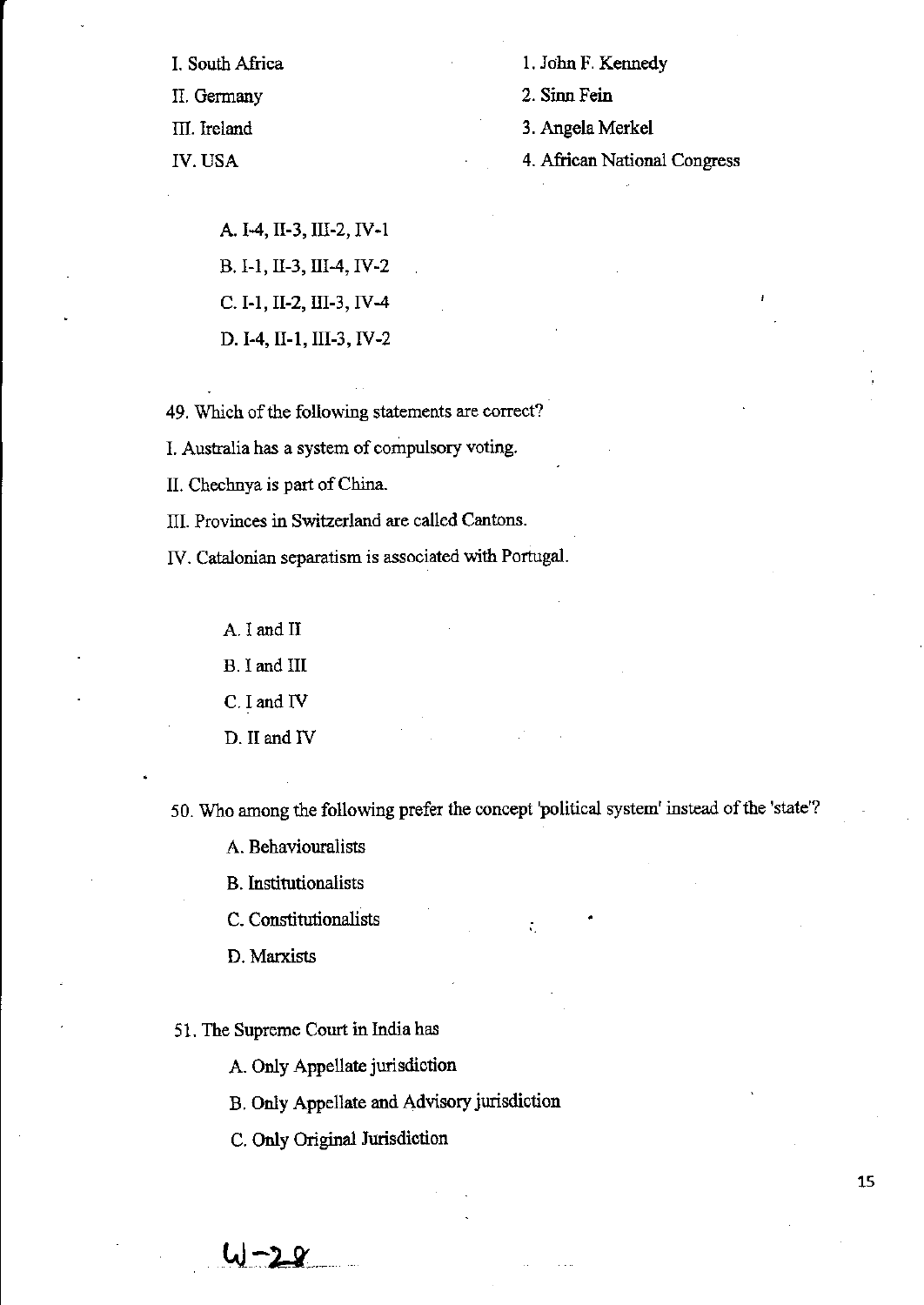D. Appellate. Advisory and Original Jurisdiction

52. Writs are issued by

- A. Higb Court only
- B. Supreme Court only
- C. Higb Court and Supreme Court
- D. Any Court

53. Wbich of the following is true about 'Chipko movement' in India?

**A. It was a movement primarily centred around the protection of trees and the environment.** 

**B. It was a movement primarily centred around the problem of air pollution.** 

**C. It was a movement centred around the issues of gender and caste.** 

**D. It was a social movement for the eradication of dowry and domestic violence.** 

**54. Which of the following is often referred to as 'Instrument of Instructions' which need not always have the force of law?** 

A. Fundamental Duties

B. Directive Principles of State Policy

C. Preamble

D. Fundamental Rights

55. With which of the following is the Srikrishna Committee Report, 2010 associated?

A. Corruption in higb places

B. Colgate Scam

C. 2G-Spectnun Scam

D. Situation in Andhra Pradesh

56. " **is a combining committee, a hyphen which joins, a buckle which fastens,** the legislative part of the state to the executive part of the state. In its origin it belongs to the

•

# lu-28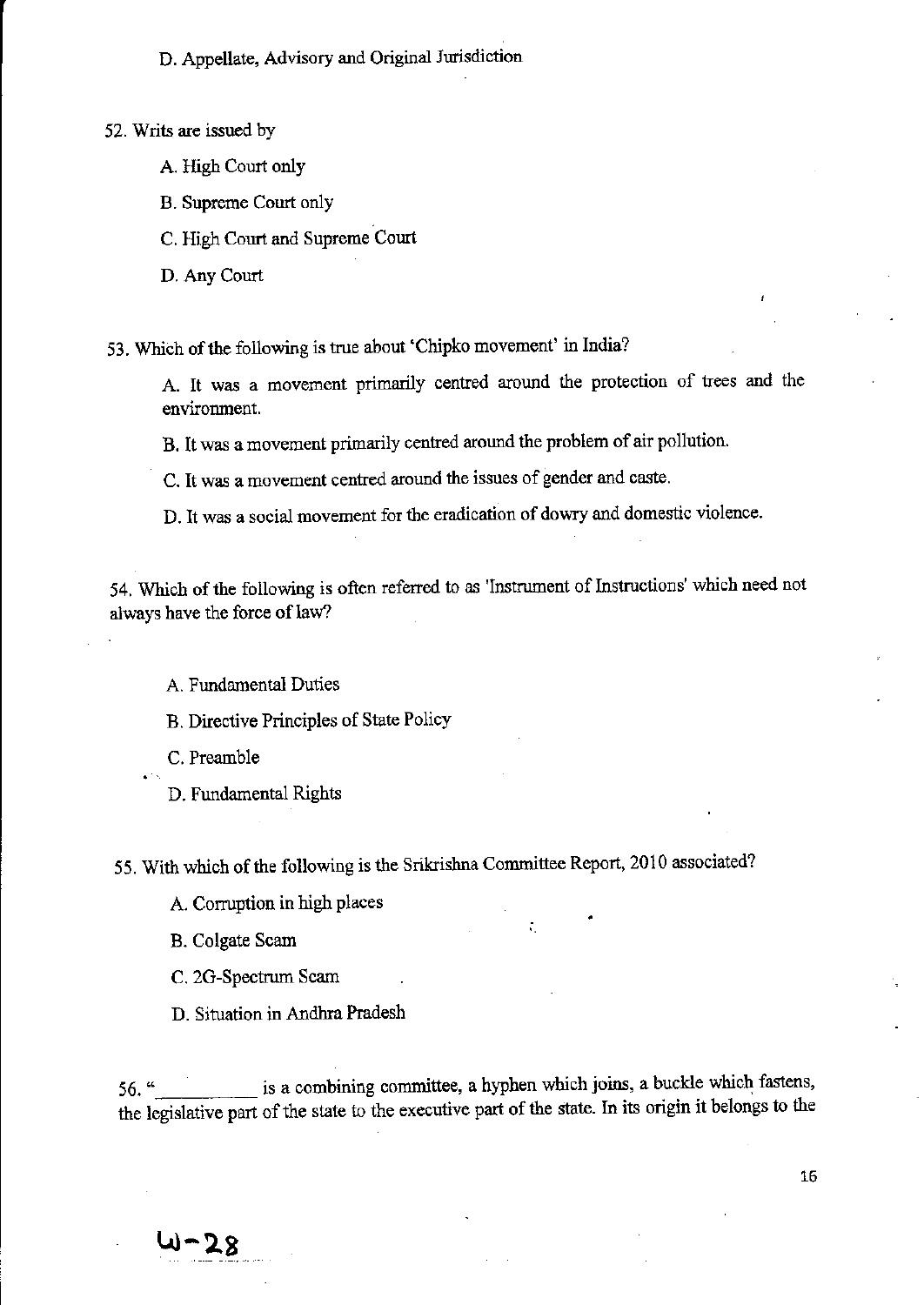**one, in its functions it belongs to the other". Fill in the blank: with the appropriate option given below:** 

A. Parliament

B. Political Party

C. Cabinet

D. **Bureaucracy** 

**57. "A requires that those who oppose the government also indicate who**  should replace the government if the incumbent loses". Fill in the blank with the appropriate **option given below.** 

A. Constructive Vote of Confidence

**B. Vote** of no-confidence

**C. Referendum** 

D. Vote of Confidence

58. Which of the following countries is often referred to as the "melting pot of cultures"?

**A. Germany** 

B. United States

C. Afghanistan

D. Brazil

**59. Which** of the **following sets of countries are not members** of the **European Union?** 

A. Norway and Switzerland

B. Sweden and Denmark •

C. Poland and Latvia

D. Greece and Finland

60. A democracy in which the government does not depend on a legislative majority to exist is called

**A. Parliamentary Democracy** 

## W-28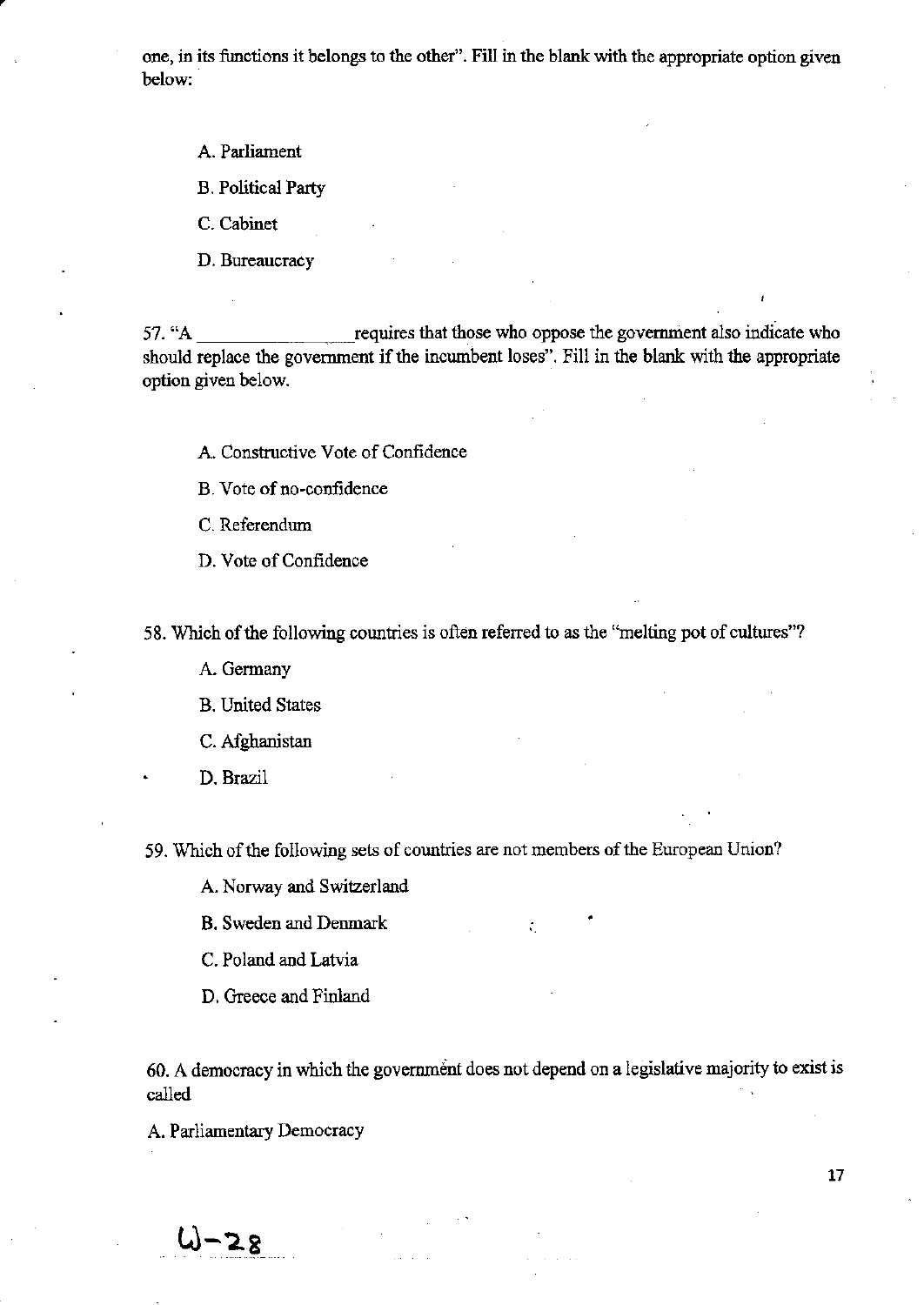**B. Presidential Democracy** 

C. Mixed Democracy

D. Hybrid Democracy

**61. Time and motion study in the functioning of an organisation is a part of** 

A. Scientific Management Theory

B. Ecological Approach

C. Human Relations Approach

D. New Public Management Theory

62. Match the institutions with their location:

| Institutions                                               | Locations:   |
|------------------------------------------------------------|--------------|
| I. Lal Bahadur Shastri National Academy of 1. Mumbai       |              |
| Administration                                             | 2. Mussoorie |
| II. Indian Institute of Public Administration 3. New Delhi |              |
|                                                            |              |

III. Administrative Staff College of India 4. Hyderabad

N. Indira Gandhi Institute of Development

**Research** 

A 1-4, 11-2, llI-l, *N-3*  B. I-I, 11-3, 1lI-2, *N-4*  C. 1-2, 11-3, 1lI-4, *N-!*  D. 1-3, 11-2, llI-l, *N-4* 

63. Who has been closely associated with the concept of Hierarchy of Needs?

•

A. Elton Mayo

B. Herbert'Simon

C. Elinor Ostrom

D. Abraham Maslow

J-28

64. The NIT! Aayog has been constituted through

A. **A Cabinet decision**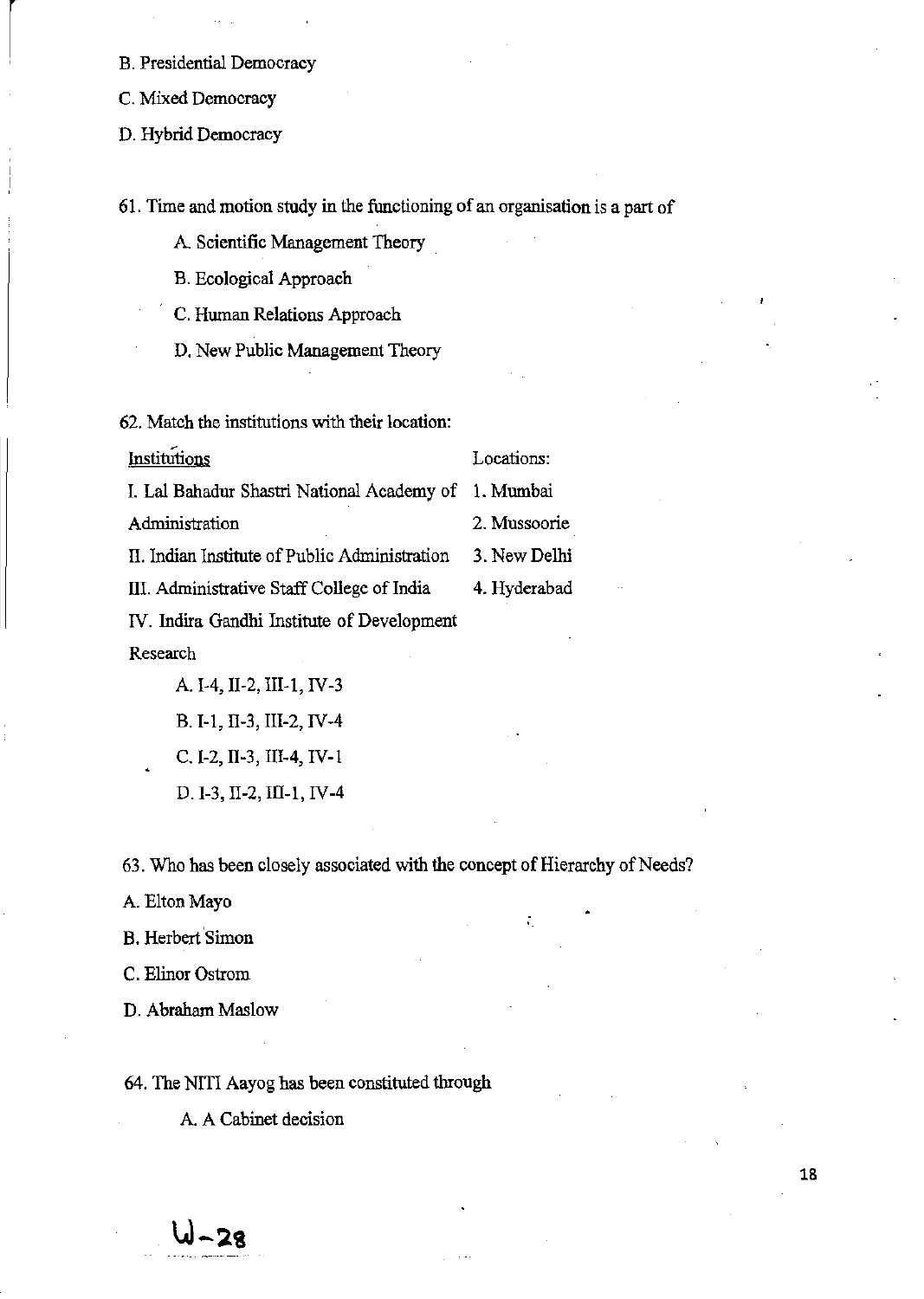B. A Constitutional Amendment

C. An Act of Parliament

D. An Ordinance

**65. "Public administration is a detailed and systematic execution of law. Every particular applicationoflaw is an act of administration!!, To whom among the following is this quotation**  attributable?

A. Luther Gulick

B. J. S. Hodgson

C. Woodrow Wilson

D. Percy McQueen

66. Hawthorne Experiments of Elton Mayo are considered as the bedrock of

**A. Communications Theory** 

B. Human Relations Theory

C. Scientific Management Theory

**D. Institutionalism** 

67. In a verdict in 2018, the Supreme Court of India pennitted the entry of women of all ages into the Sabarimala Temple. Which of the following sets of fundamental rights were in conflict **in the case leading to that verdict?** 

•

**A, Right to religion and right to conversion** 

B. Right to eqnality and right to religion

C. Right to constitutional remedies and freedom of speech

D. Right to equality and freedom of speech

68. The concept of bounded rationality is proposed by

A. L. D. White

B. Chester Barnard

. C. Herbert Simon

D. Charles Taylor

 $W-28$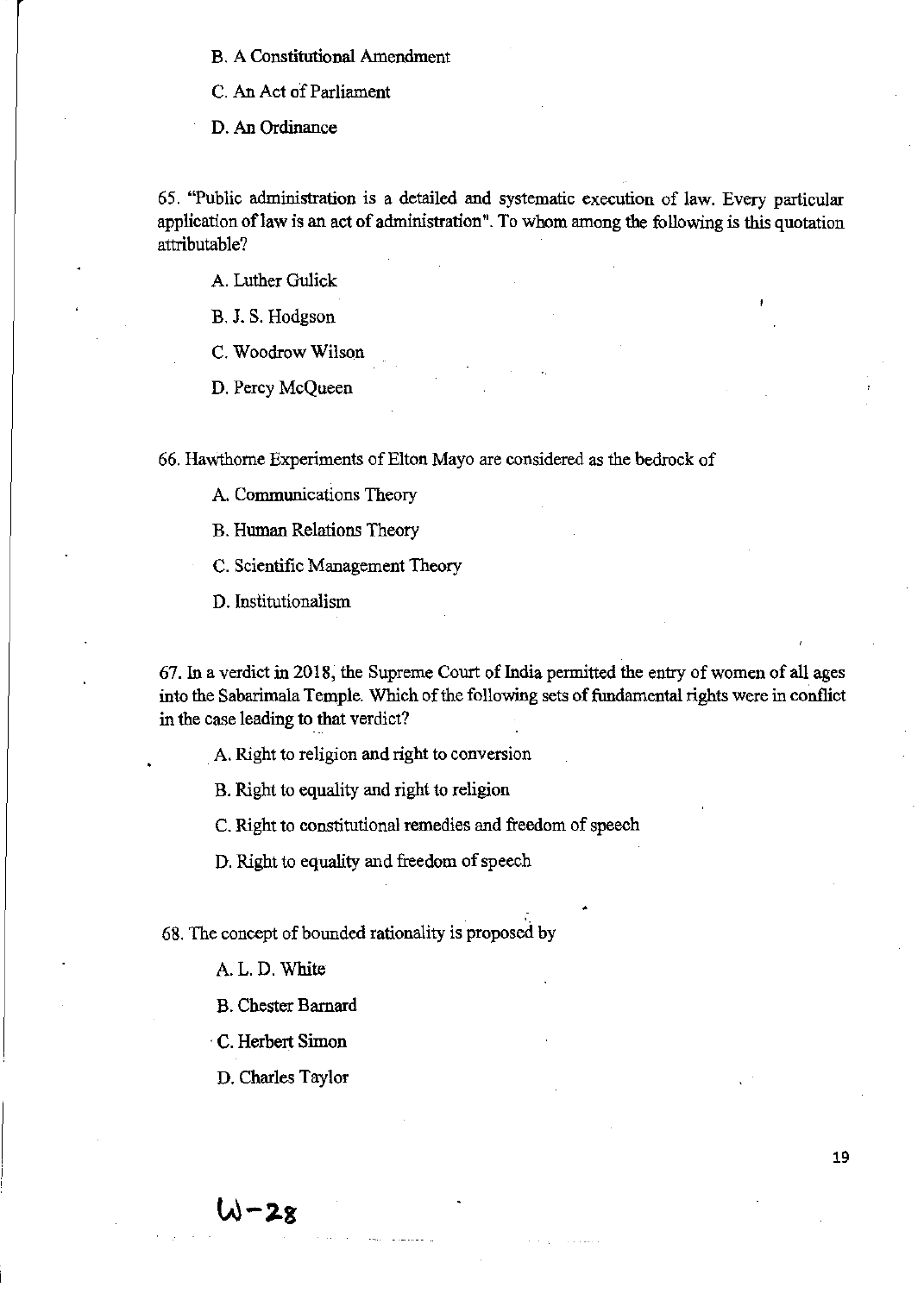**69. The term used to refer to the number of subordinates under a supervisor is** 

- **A. Span of supervision**
- B. Span of command
- C. Span of decision-making
- D. Span of Control

70. The New Public Management approach took root in

A. UK

B. India

- C. China
- **D. Russia**

**Read the passages given below and answer the questions that follow each of the passages:** 

### Passage 1:

Global International Relations (GIR) scholarship is founded on a comparative historiography **of international systems and orders. This calls, first and foremost, for discarding the**  Westphalian mindset when it comes to analyzing the past, present, and future of IR and world **order. The tendency among Western IR theorists to regard centralization (hierarchy and empire,**  for example, the Cbinese empire after the Warring States period) as aberrations, while **decentralization (the Westphalia model) is seen as the norm of international system is misleading. Because of the hegemonic position of the Westphalian model, IR scholars have**  long ignored other types of international systems and orders with a fundamentally different dynamics of power and ideas (Buzan and Little 1994,2010). Historical patterns of interstate relations in the non-Western world should be viewed as sources of IR theorizing, especially if **they can be conceptualized in a manner that would extend their analytical utility and normative**  purpose beyond a particular region. For a long while, IR scholars have looked to the **Mediterranean region as an inspiration and source for theory development. Examples include**  balance of power theory—Thucydides's account of the Peloponnesian War, the Rome-Carthage rivalry, etc.---the republican security theory originating with the Roman republic (Deudney 2008), aud constructivist contributions on constitutive norms and culture of IR (Reus-Smit 2001; Lebow 2008).

By contrast, IR scholars pay no attention to classical interactions in the Indian Ocean region. Yet comparing the classical Mediterranean region and classical Indian Ocean challenges us to rethink the concept and practice of power, legitimacy, and international orders, all of which are central concepts in IR. The two regions displayed very different approaches to provision of collective goods by the leading power. The Roman Empire promoted trade by conquering all littoral states and directly controlling the trade routes, with Rome itself as the major if not the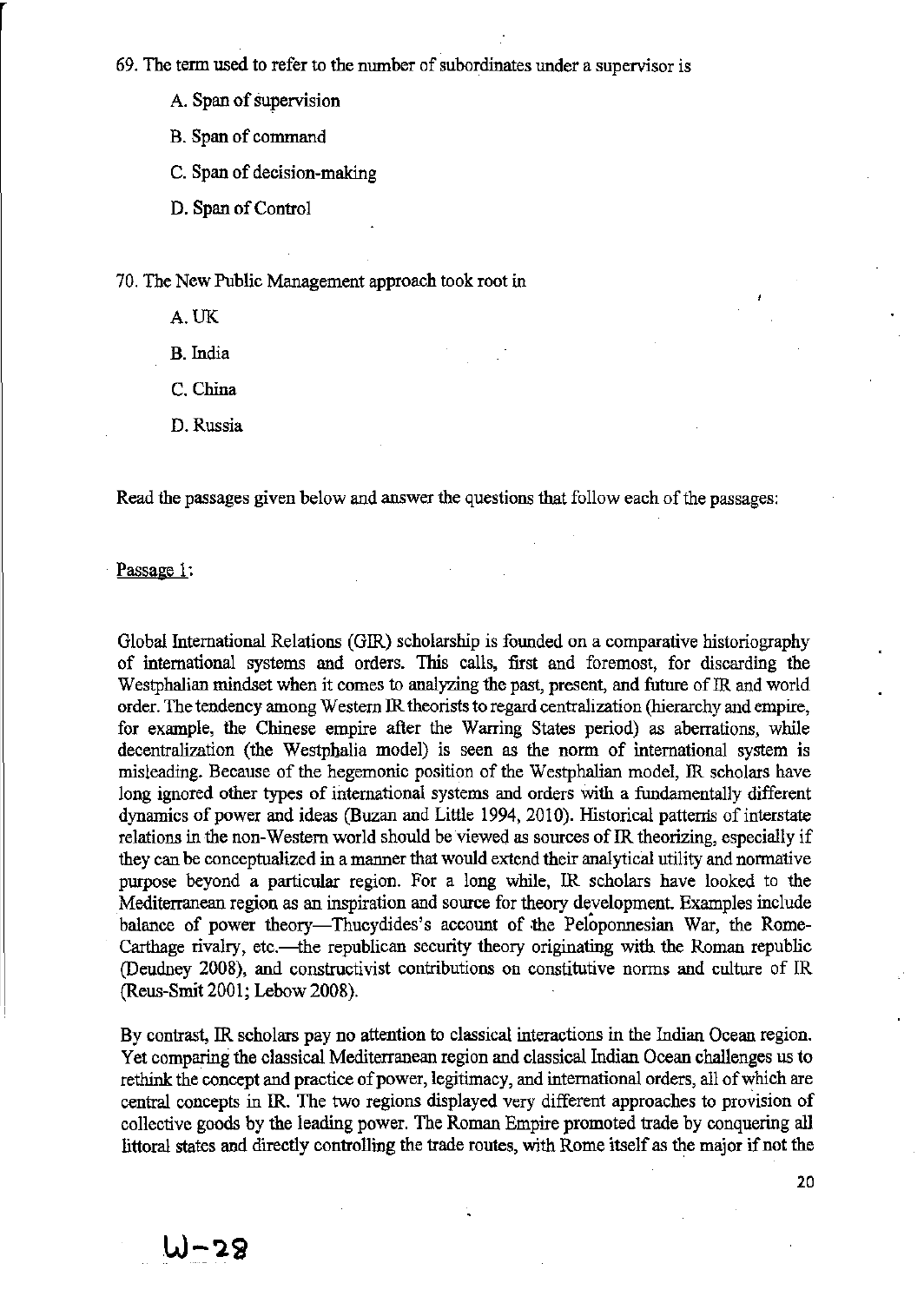only beneficiary. By contrast, the Indian Ocean trade, until the advent of the European imperial **powers in the sixteenth century A.D., remained open. Trade flourished without the direct intervention of a hegemonic power. Hence, the Indian Ocean system suggests a less coercive role of material power in the making of international systems and orders.** 

Second, the two regions displayed different patterns and modalities when it came to the flow **of ideas. While there are some similarities between the spread of Greek ideas and culture in the**  Mediternmean ("Hellenization") and that of Indian ideas and culture in Southeast Asia ("Indianization") during the classical period, the latter involved less confrontation and was more the product of the voluntary initiative of the local rulers. The two cases thus offer two different images of hegemony and legitimacy in the making of international systems. The Indian Ocean suggests how local agency and localization of ideas and institutions (including religious, cultural, and political) shape international systems and orders. We can thus challenge the Western stereotype contrasting the open, decentralized, "free," dynamic, and enlightened West on the one hand, and the closed, static, and absolutist Orient (Acharya 2013).

[Source: Acharya, Amitav (2014): Global International Relations (IR) and Regional Worlds, *International Studies Quarterly,* 58(4), pp.647-59.]

**71.According to the author, existing international relations scholarship is founded on** 

**A. Historical experience** of inter-state **relations in the Western world** 

B. Comparative historiography of international systems

C. Culture and traditions of non-Western world

**D. Viewing non-Western systems as archaic and backward** 

72. Global International Relations (GIR) scholarship best seeks to

A. Endorse the status quo of existing Westphalian theories of IR

**B. Use inter-state relations** of the **non-Western world as sources ofIR theory** 

**C. Ignore non-Western international systems and orders** 

D. Establish Asia-led world order

73.Consider the following statements:

**In the Indian Ocean region 'provision of collective goods by the leading power Was based on** 

**1. Direct intervention by the hegemonic power** 

II. Closed trade routes

**III.** Non-coercive role of material power

*N.* **Indian Ocean region having a weak power'** 

Which of the statements is/are correct?

A. I and II B. II and III C. II, III, and IV D. III only

 $4 - 28$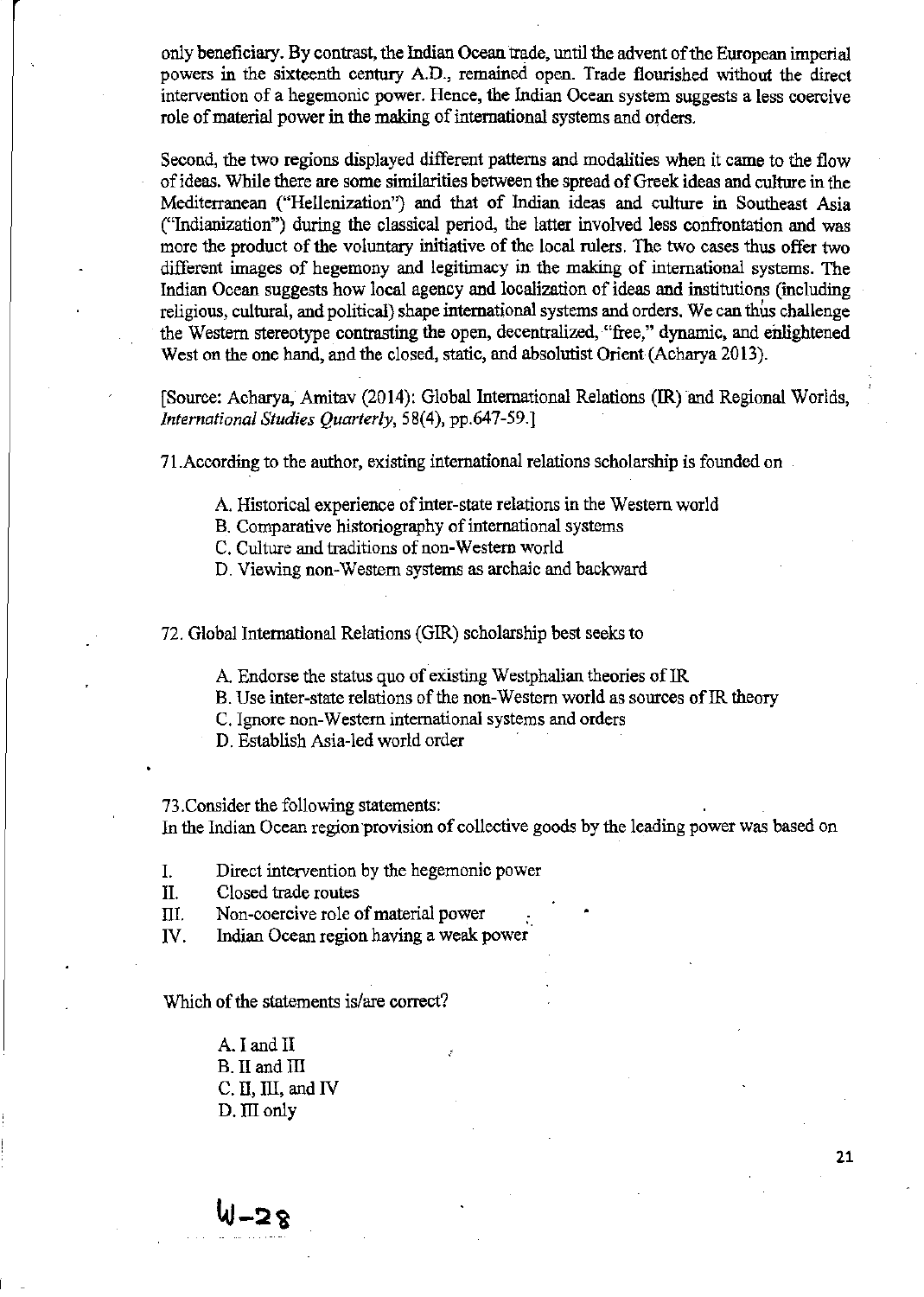74.Power and legitimacy in the Roman Empire were ensured through

**A. Supremacy in trade via conquests** 

B. Tributary system

**C. Indirect intervention and control** 

D. Supremacy and control via diplomacy

75. Spread of Indian culture in Southeast Asia was

A. Voluntary self-initiative by local rulers

B. Confrontational

**C. Hegemonic** 

D. Establishing supremacy through conquests

**76. Consider the following statements:** 

**I. GIR stresses on localisation** of ideas **and institutions**  ll. GIR also includes band-wagoning of smaller countries III. GIR views the Western world as decentralised, free and dynamic *N.* **GIR views the Non-Western world as not closed and static** 

**Which** of the **statements is/are correct?** 

A. I and II B. II and III C. I and IV D. II, III, and IV

Passage 2:

Titus Livius, as well as other historians, affirm that nothing is more uncertain and inconstant than the multitude; for it appears from what he relates of the actions of men, that in many instances the multitude, after having condemned a man to death, bitterly lamented it, and most earnestly wished him back. This was the case with the Roman people and Manlius Capitolinus .... "No sooner had they found out that they had nothing to fear from him, than they began to regret and to wish him back." And elsewhere ... he says: "It is the nature of the multitude either humbly to serve or insolently to dominate."

I know not whether, in undertaking a cause against the accusations of all writers, I do not assume a task so hard and so beset with difficulties as to oblige me to abandon it with shame, or to go with it at the risk of being weighed down by it. [ ... J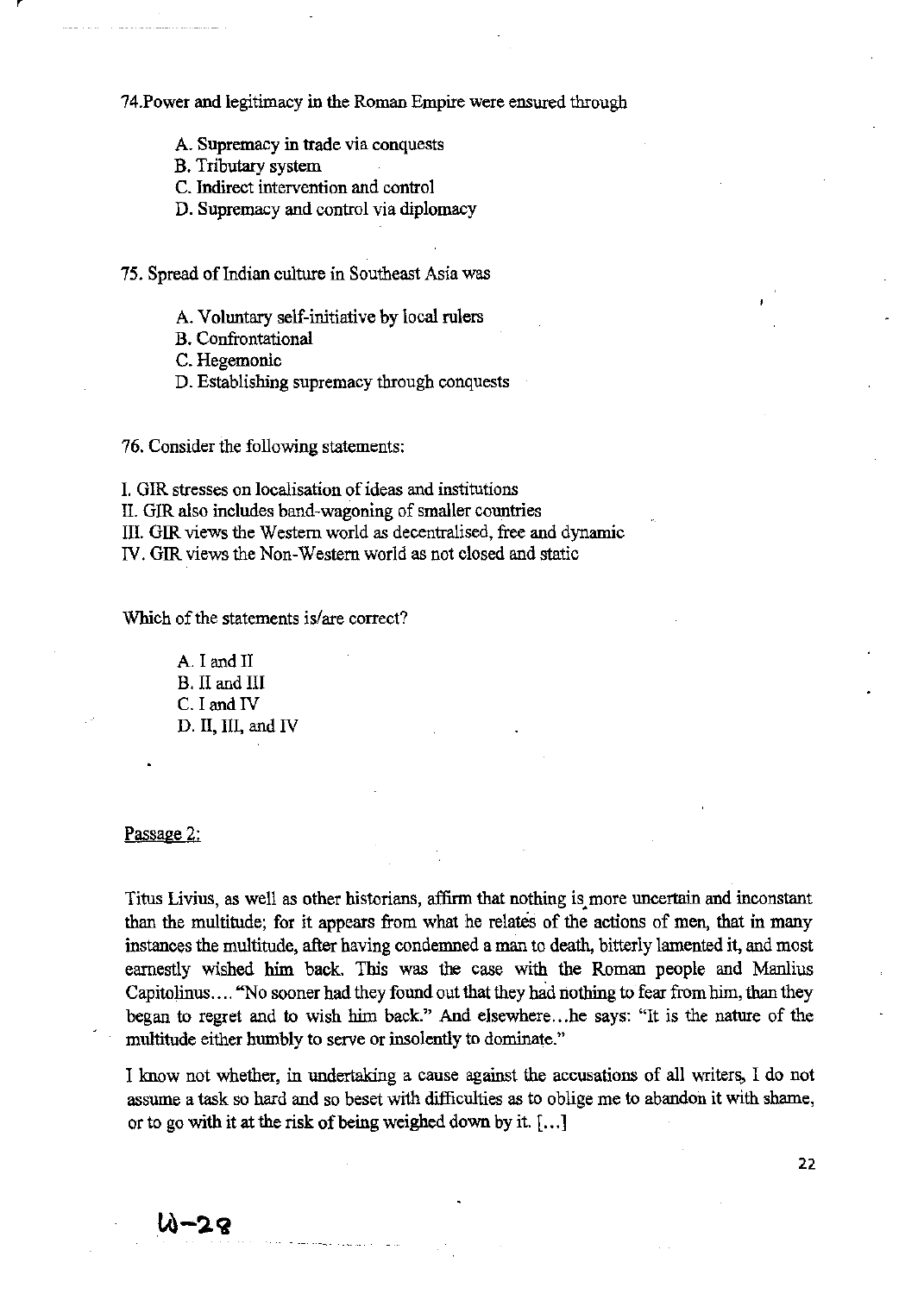**I say, then, that individual men, and especially princes, may be charged with the same defects**  of which **writers accuse the people: for whoever is not controlled by laws will commit the same errors as an unbridled multitude. This may easily be verified, for there have been and still are plenty of princes, and a few good and wise ones, such, I mean, as needed not the curb that**  controlled them. [...] They [the kings] should be compared with people equally controlled by law as those kings were. and then we shall find in that multitude the same good qualities as in **those kings, and we shall see that such a people neither obey with servility nor command with**  insolence. Such were the people of Rome, who, so long as that republic remained uncorrupted. neither obeyed basely nor ruled insolently, but rather held its rank honorably, supporting the **laws and their magistrates. And when the unrighteous ambition of some noble made it**  necessary for them to rise up in self-defence, they did so, as in the case of Manlius, the Decemvirs, and others who attempted to oppress them; and so when the public good requlred them to obey the Dictators and Consuls, they promptly yielded obedience. And if the Roman people regretted Manlius Capitolinus after his death, it is not to be wondered at; for they regretted his virtues, which had been such that the remembrance of them filled every one with pity, and would have had the same effect upon any prince; for all writers agree that virtue is to **be admired and praised, even in one's enemies. And if intense desire could have restored Manlius to life, the Roman people would nevertheless have pronounced the same judgement against him as they did the first time .... We have seen princes that were esteemed wise, who**  have caused persons to be put to death and afterwards regretted it deeply.

**But what our historian says of the character of the multitude does not apply to a people regulated by laws, as the Romans were, but to an unbridled multitude, such as the Syracusans who committed all the excesses to which infuriated and unbridled men abandon themselves, as**  did Alexander the Great and Herod....

Therefore the character of the people is not to be blamed any more than that of the princes for both alike are liable to err when they are without any control. [....] Contrary to the general **opinion, then, which maintains that the people when they govern, are inconsistent, unstable, and ungrateful, I conclude and affIrm that these defects are not more natural to the people than they are to princes.** 

•

**lNiccolo Machiavelli, The Discourses]** 

77. Which of the following words are used here for describing the multitude?

1. ''unpredictable''

**II. "reckless"** 

**III. "arroganf'** 

IV. **"uncertain"** 

V. "unrighteous"

**VI. "unstable"** 

VII. "inconsistent"

 $M - 28$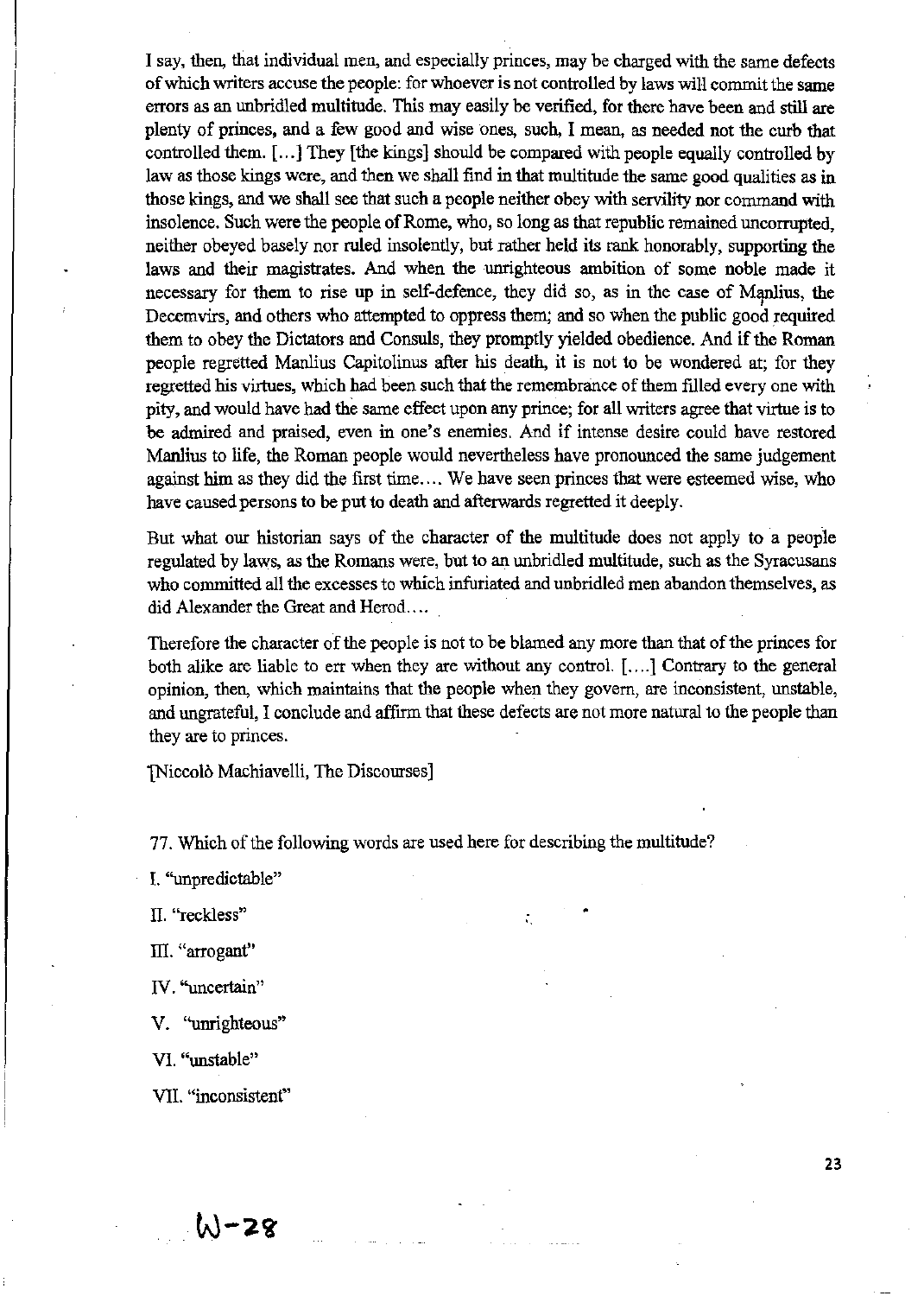A. I, III, IV B. IV, VI, VII C. III, IV, V, VI D. II, III, V, VI

78. What is the cause that the author is undertaking here?

**A. Defending the "multitude" against the accusations by several writers** 

B. Defending the princes against the accusations by the people

**C. Criticising the Princes for their defects** 

**D. Making a comparative assessment of the strengths and weaknesses of the princes**  and the people

**79. Which** of the **following statements correctly express the author's opinion about the**  people?

I. That they always behave according to their rank

II. That they are humble but not servile

**III. That they are not necessarily worse than the princes** 

**IV. That when the rulers'are not corrupt and oppressive, the people obey laws** 

A. I, II

B. II, III, IV

C. I, III, IV D. III, IV

80. What is the author's opinion about the people obeying the Dictator?

A. That the people obeyed the Dictator for the sake of the public good

B. That the people obeyed the Dictator because he Was able to convince them that it is **in public interest** 

C. That the people obeyed the Dictator because they were required to obey him

D. That the people obeyed the Dictator because the circumstances had changed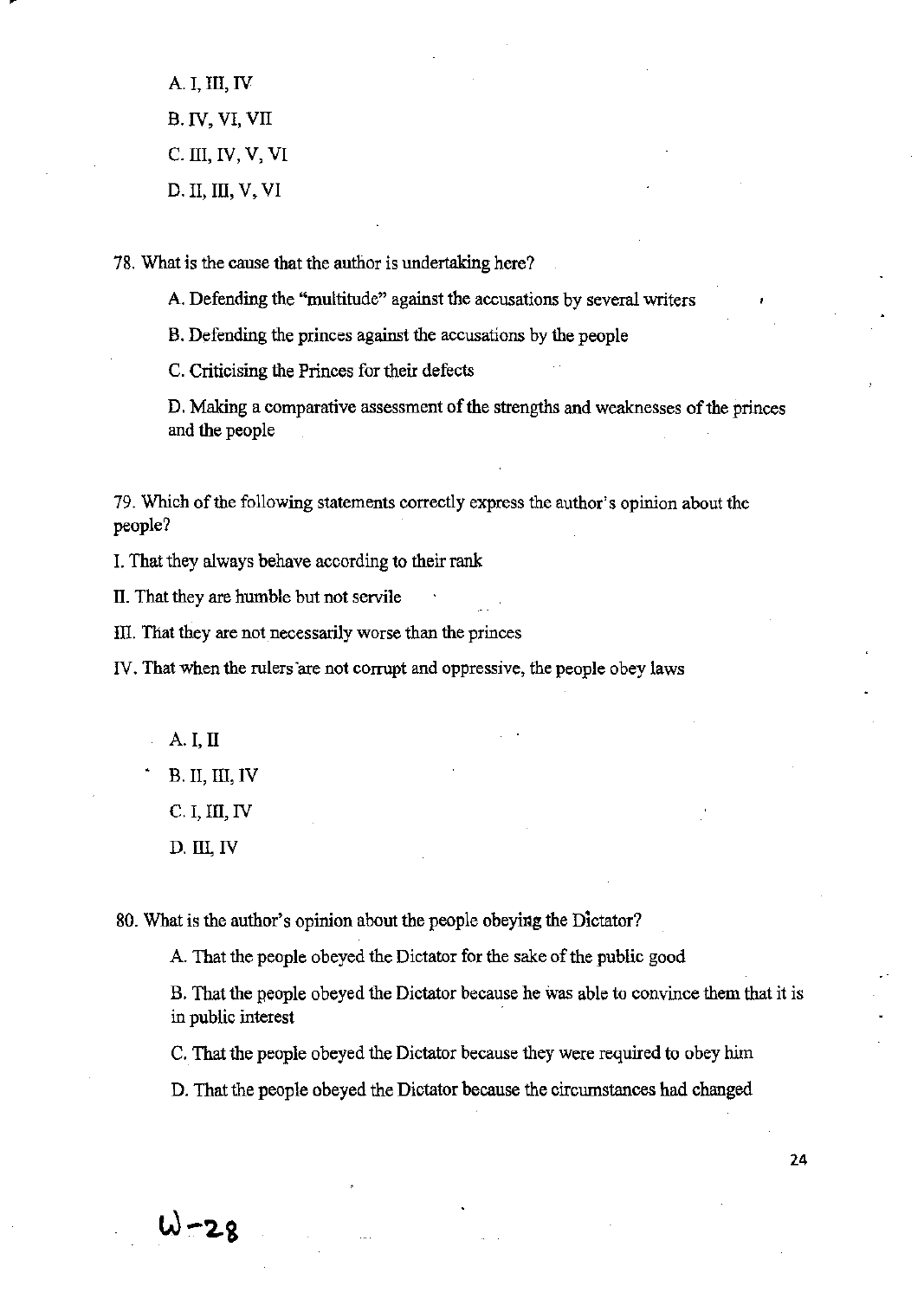81. What does the author mean by "they regretted his virtues" in the following sentence? "And if the Roman people regretted Manlius Capitolinus after his death, it is not to be **wondered at; for they regretted his virtues ......** 

<sup>r</sup>----

**A. The Roman people were envious afhis virtues** 

B. The Roman people regretted not recognising his virtues

C. The Roman people regretted that a man with virtues had to be sentenced to death

**D. The Roman people regretted that he was regarded as a virtuous person when he** , **was actually not one** 

**82. Name the historian referred to in the following sentence: ''But what our historian says of**  the character of the multitude does not apply to a people regulated by laws, as the Romans **were, but to an unbridled multitude .... "** 

A. Manlius Capitolinus

B. Alexander the Great

C. Herod the Great

**D. Titus Livius** 

#### **Passage 3:**

[In post-1947 India] Citizenship was defined by civic and universalist rather than ethnic **criteria, which guaranteed a principle of inclusion in India's democracy. Although it was the operations of democratic politics that in later decades were to challenge a single conception of**  India, democracy was also instrumental in sustaining that conception—through its ability to include new political entrants within a common, Indian frame. Democracy was intended to **recognize the claims of Indians as individuals. In practice, it was led also to recognize the**  claims of groups, and this certainly scattered seeds of future tension. But the claims of Indians as members of particular communities did require some sort of recognition and **accommodation.** 

**Language and religion, those elementary markers that are generally used to ease any awkwardness of fit between individual and nation, were not given this assignment in India:**  neither was adopted as effortless badge of Indianness. The issue of whether or not India should **embrace a single national language provoked some of the longest, certainly the most bitter**  debates in the Constituent Assembly during 1948-49: at times they threatened to split it **irrevocably. In the pre-Independence period, in defiance** of the **mixed administrative units of**  colonial rule, Gandhi had reorganized Congress into linguistic units, and encouraged the use

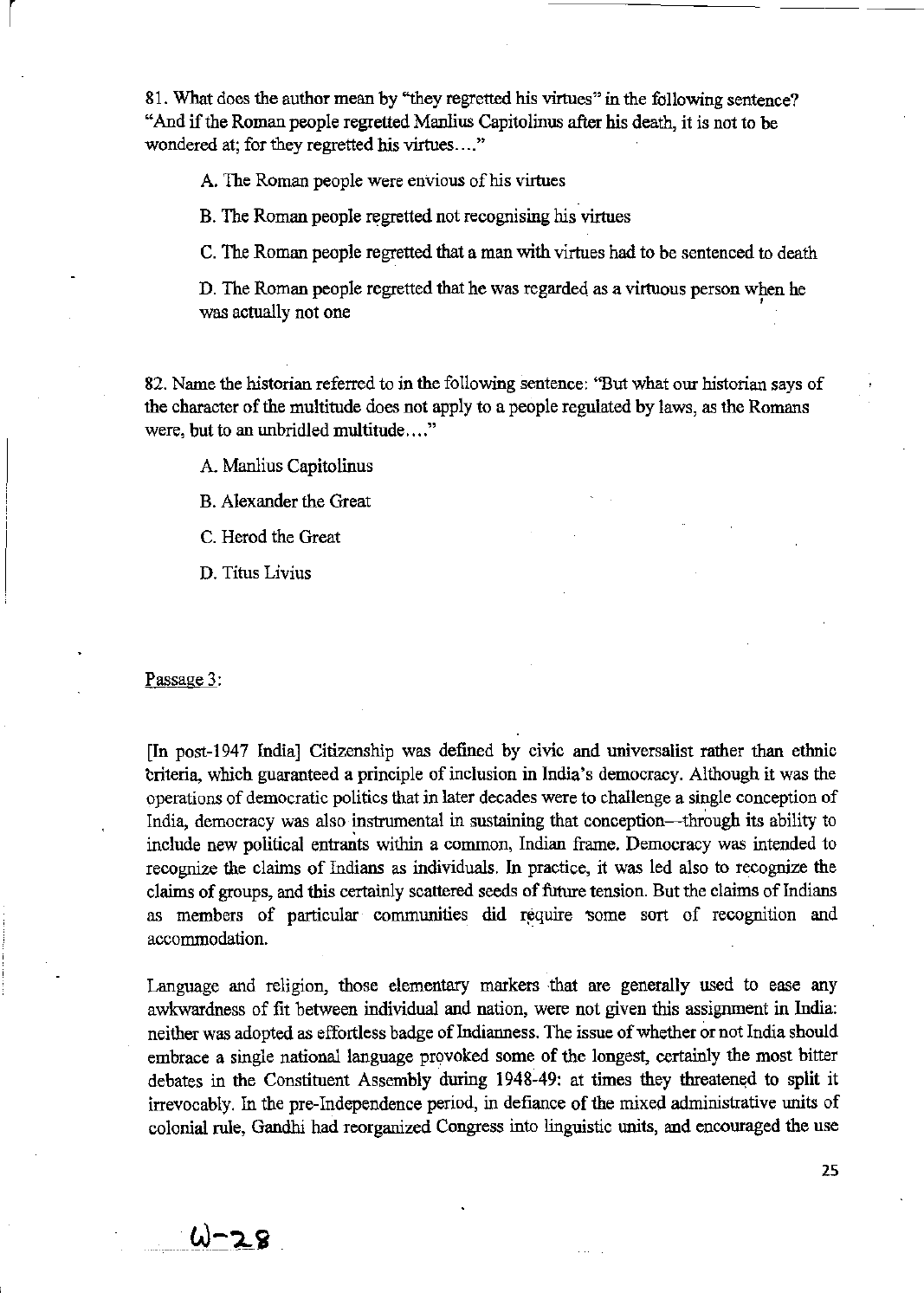**of provincial languages within them. This initiative made political discussions locally comprehensible and so helped to turn Congress into a mass movement. English continued as the language of the national leadership, but everyone agreed that this was a temporary**  expedient which in the future would be superseded by a common Indian language. The most likely candidate was Hindustani, a mongrel of two already hybrid languages, Hindi and Urdu--**which could be written in either Urdu or Devnagari scripts. Even this, however, was spoken**  only by a little over two-fifths of the population, all concentrated in northern India. English **therefore remained the only tongue ·that linked the elites in the north with those in the south.** 

After Partition, the Hindi-speakers—the largest single language group in the country---began to press for the adoption of Hindi as the national language. Their spokesmen in the Assembly, **claiming to represent a majority, demanded a purge** of Urdu **words and English technical tenns**  from the Hindi language (including, with ironically misplaced zeal, what they thought of as 'Arabic' numerals, which are in fact derived from Sanskrit), and the introduction of a standardized, purified and sanskritized Hindi as the national language. People were symbolically and vehemently divided over the issue of what language would be used for the Constitution: chaste English or putified Hindi? Hindi lobbyists produced their own version, brimming with baffling sanskritized neologisms: its advocates optimistically cited the Irish adventure with a Gaelic Constitution. Nehm, however, had to remind them that de Valera had **confessed to him that the Irish were finding the Gaelic edition 'hard going' and were veering**  round to English. The constitutional ambitions were rendered in legal English, equally hard **going and still well outside the linguistic universe of most Indians.** 

[Source: Sunil Khi1nani, The Idea of India, 2004:173-74J

83. What, according to the spokesmen of Hindi in the Constituent Assembly, was the strongest justification for adopting Hindi as the national language?

- A. It represented a standardized, purified and sanskritized language
- **B. It was a strong contender to purge Urdu**   $\mathbf{A}^{(1)}$ 
	- C. After Partition it was a language spoken by the majority
	- **D. It was a natural choice of the** national leaders

84.Which of the following is true about citizenship in India?

- **A. Democracy is central to defining and recognizing claims to citizenship**
- B. Citizenship is defined by ethnic criteria
- **c. Citizenship is not defined by civic and universalist criteria**
- D. Citizenship privileges uniform ethnicity and culture in India

85. What is the intimate connection between citizenship and democratic politics in India?

**A. Democratic politics is not amenable to recognizing claims of groups for citizenship** 

•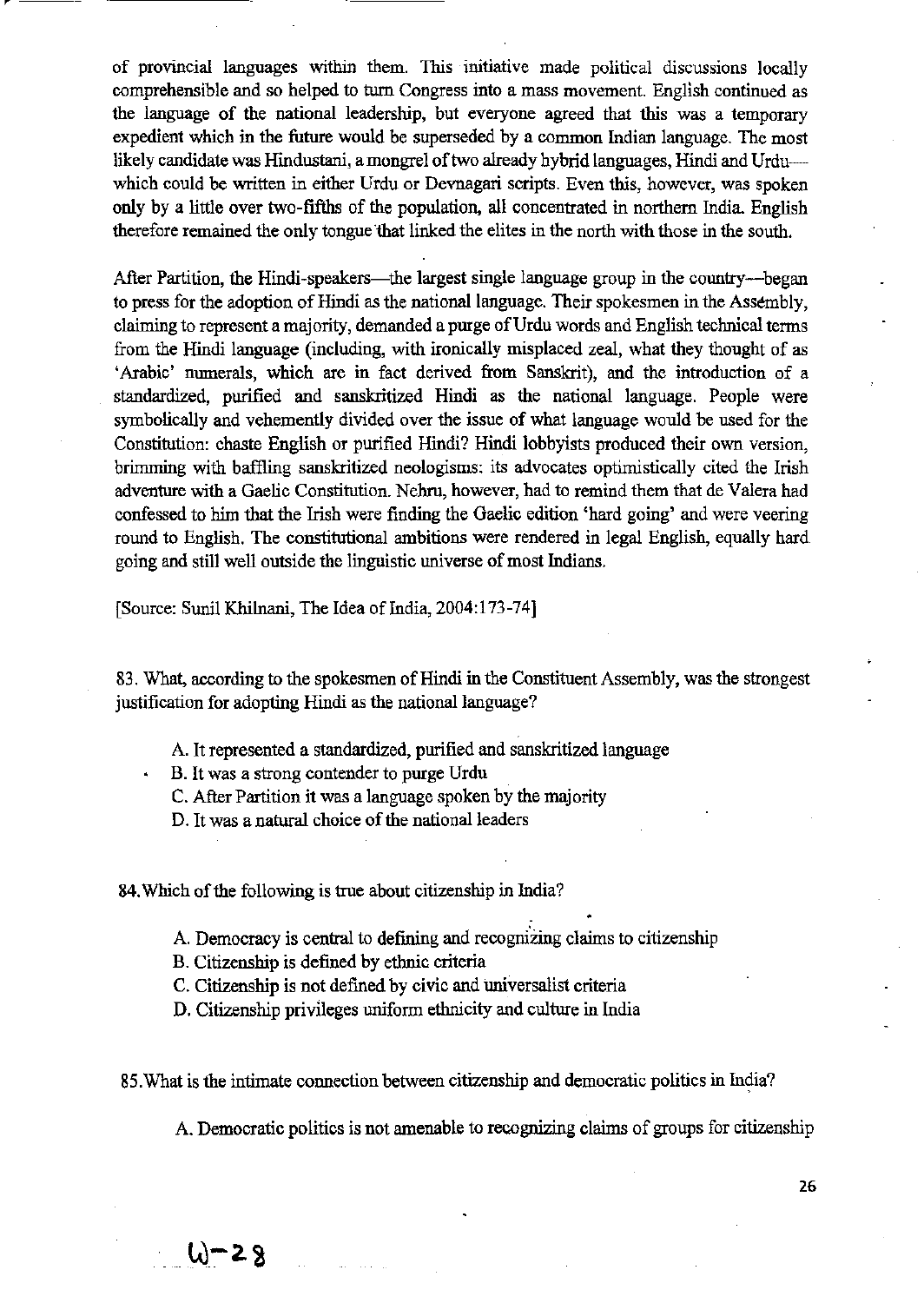**B. Democratic politics sustains a particular form of ethnic conception of Indian citizenship** 

**C. Democratic politics renders citizenship regime inclusionary** 

**D. Democratic politics solves all future tensions around citizenship** 

86. What was the effect of Nehru's intervention on Hindu lobbyists' attempt to impose Hindi by invoking the Irish experience?

A. Just as the Irish found difficult to impose Gaelic and had to tum to English, the Hindi lobbyists had to accept English alongside Hindi

B. The Hindi lobbyists succeeded in invoking baffling sanskritized Hindi neologisms

C. The Hindi lobbyists completely sidelined Nehru on the language question

D. The Hindi lobbyists finally accommodated Hindustani as the national language

**87. Which** of the **following was the consequence** of linguistic **reorganization** of the **Congress?** 

A. Linguistic reorganization went against mixed administrative units of colonial rule

B. **It enabled the Congress to become a mass movement** 

C. It enabled English to continue as a language of the national leadership

D. It strengthened the case of Hindustani as a possible national language

**88.Which** of the **following would be the most appropriate title** of this **passage?** 

A. Nehru and the language issue

B. Hindi, Hindustani and Citizenship

**C.** Citizenship and the national language question in India

D. Citizenship and national identity in India

### **Passage 4:**

W-28

r

• **Inequalities. The evidence is everywhere. So is the concern. People across the world, of all**  political persuasions, increasingly believe that income inequality in their country should be reduced. Inequalities in human development are more profound. Consider two children born in 2000, one in a very high human development country, the other in a low human development country. Today the first has a more than SO-SO chaoce of being enrolled in higher education: More than half of 20-year-olds in very high human development countries are in higher **education.** In contrast, the second is much less likely to be alive. Some 17 percent of children born in low human development countries in 2000 will have died before age 20, compared with just I percent of children born in very high human development countries. The second child is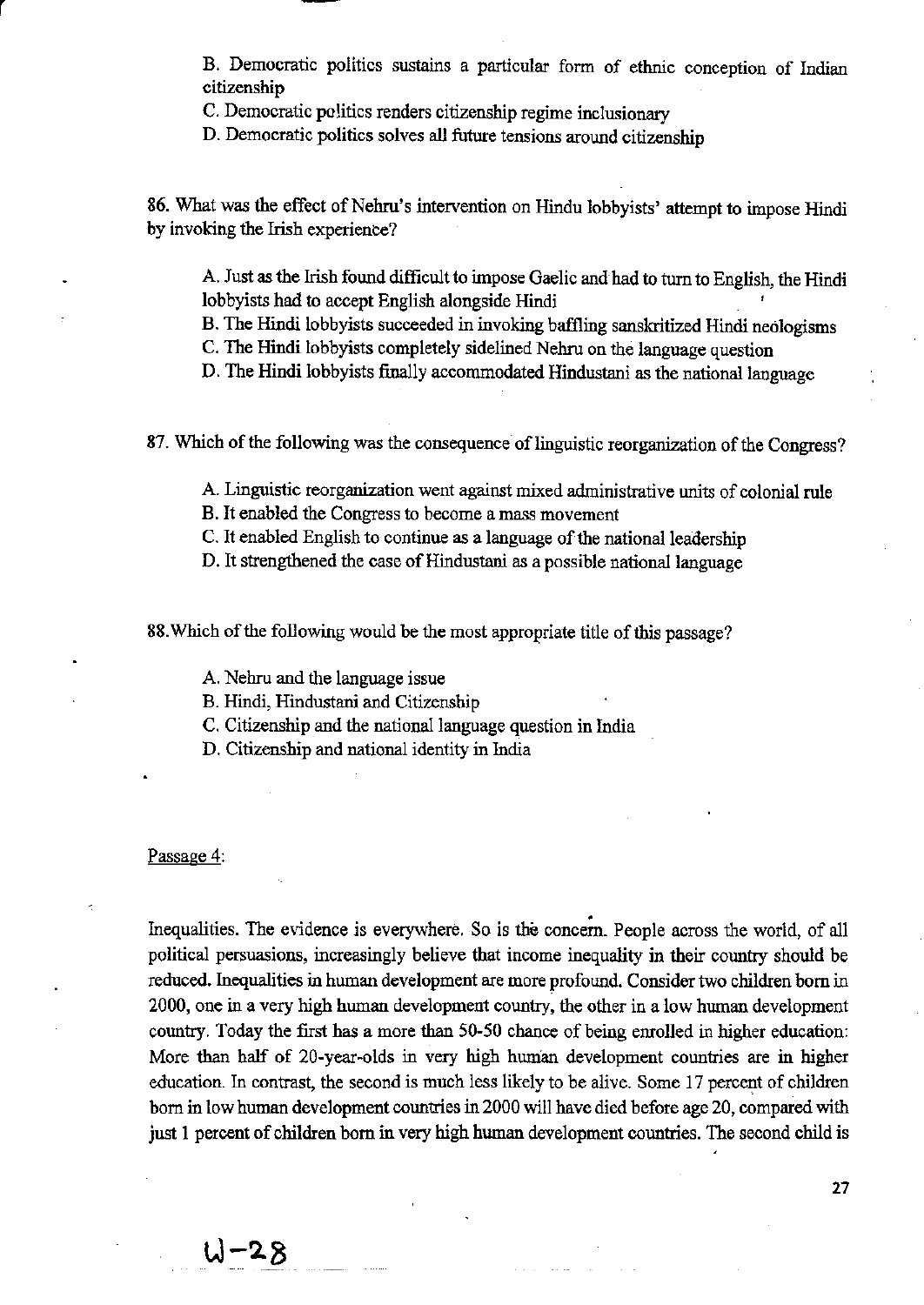**also unlikely to be in higher education: In low human development countries only 3 percent are. Circumstances almost entirely beyond their control have already set them on different and**  unequal—and likely irreversible—paths. The inequalities are likewise high within countries both developing and developed. In some developed countries the gaps in life expectancy at age **40 between the top 1 percent of the income distribution and the bottom 1 percent have been**  estimated to be as higb as 15 years for men and 10 years for women. Inequalities do not always **reflect an unfair world. Some are probably inevitable, such as the inequalities from diffusing a**  new technology. But when these unequal paths have little to do with rewarding effort, talent or **entrepreneurial risk-taking, they may offend people's sense** of fairness **and can be an affront to human dignity. Such inequalities in human development hurt societies, weakening ,social**  cohesion and people's trust in government, institutions and each other. Most hurt economies, wastefully preventing people from reaching their full potential at work and in life. They often **make it harder for political decisions to reflect the aspirations of the whole of society and to**  protect the planet, as the few pulling abead flex their power to shape decisions primarily in **their interests today. In the extreme, people can take to the streets. These inequalities in human**  development are a roadblock to achieving the 2030 Agenda for Sustainable Development. **They are not just about disparities in income and wealth. They cannot be accounted for simply by using summary measures of inequality that focus on a single dimension. And they will shape**  the prospects of people that may live to see the 22nd century. Exploring inequalities in human development thus has to go beyond income, beyond averages and beyond today.

[Source: *Human Development Report,* UNDP, 2019:1.]

**89.In which aspect inequalities are profound in developed and developing countries?** 

- A **Hwnan Development**
- **B. Social Development**
- **C. Economic Development**
- **D. Regional Development**

90.Who would be having at least a 50-50 chance to pursue higber education?

•

A. **Children born in developing countries** 

- B. Children born in developed and developing countries
- C. Children born in developed countries
- D. Children born in India
- 91. More than half of 20- year-olds in very high human development countries are in

A. Begging

 $0 - 28$ 

28

- 12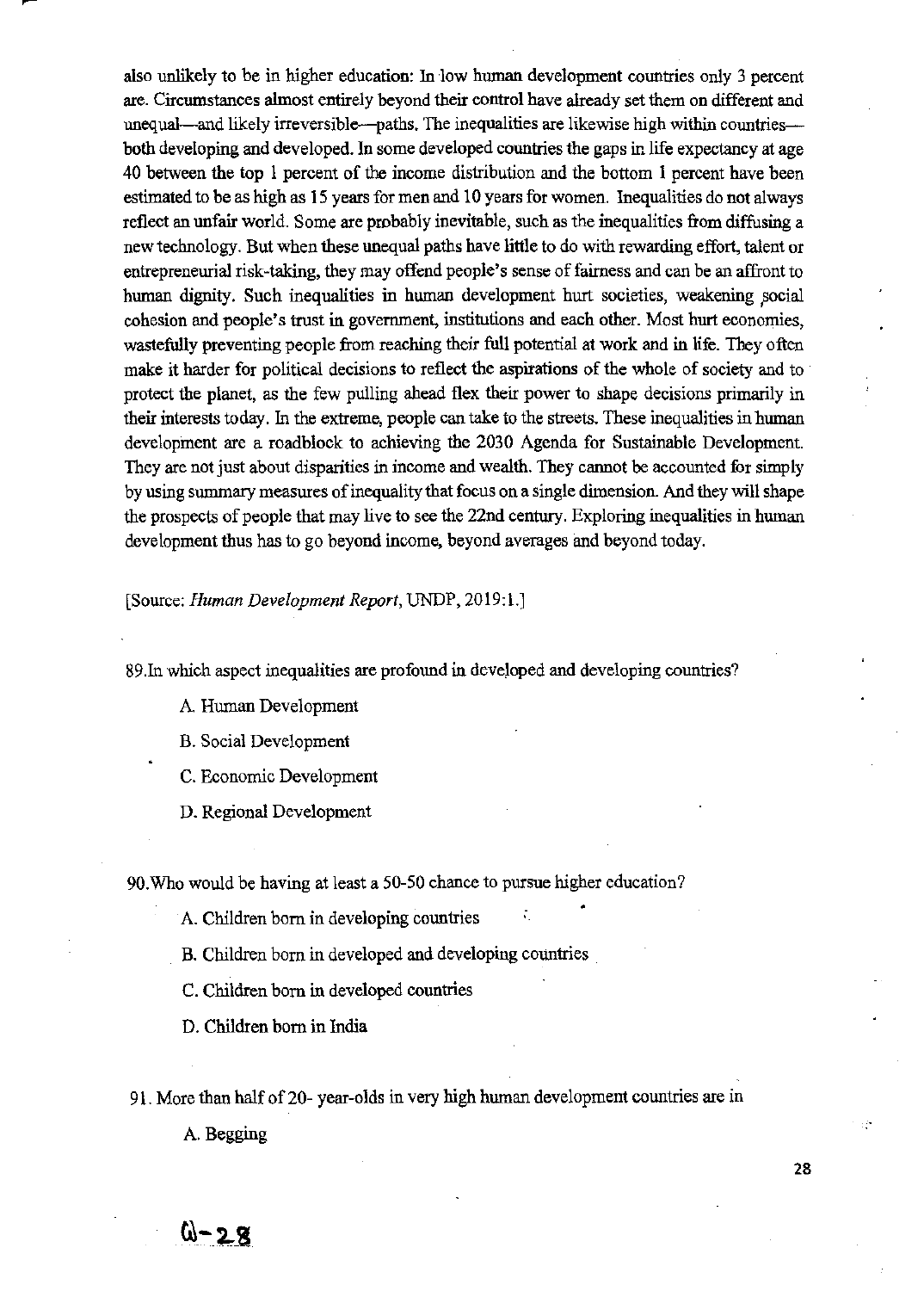B. Poverty

r

C. ill-health

D. Higher Education

92. How many children in the low human development countries are likely to die before attaining the age of 20 years?

A. 17% **B.l%**  C.20% D.50%

**93. What is the percentage of children going to higher education in low human development country?** 

A.50% B.20% **C.3%** 

D.17%

**94. Inequalities in human development are a roadblock to achieving** 

**A Sustainable Development Goals** 

B. Millennium Development Goals

**C. Directive Principles of State Policy** 

D. 22<sup>nd</sup> Century Goals

Passage 5:

**According to conventional security theories, as well as most human security scholars, the first actor and foremost responsible actor for providing human security is the state, i.e. the complex**  of institntions that govern a people within a definite territory. This logically follows from the **way the world is socially organised - in states - and rests on the assumption that states are** 

•

 $W - 28$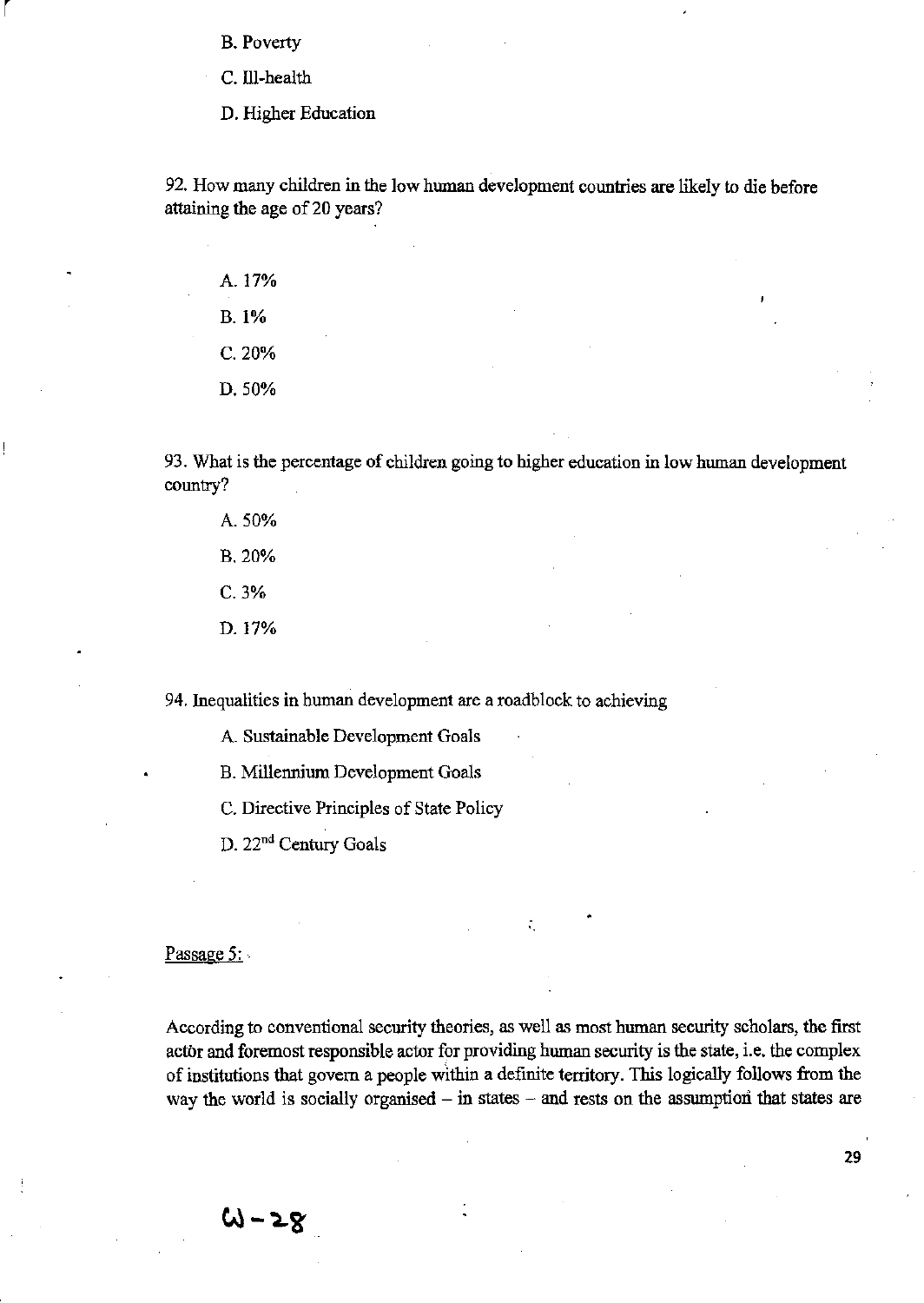**responsible for the security of their people, which is actually one of the key reasons for the very emergence of states as such.** 

Another example of this type of actor are external states or multilateral coalitions of states that **intervene to prevent massive violations of human rights, which occur because of either the lawlessness caused by weak state institutions or the oppressiveness of an authoritarian regime.**  The strategy of such interventions is that the traditional state's structures which should provide **security are assisted - in the case of an operation labelled as 'R2P' - or bypassed without consent - in the case of a humanitarian intervention - in order to directly help the people in need. The reason for such courses of action is the fact that the state's security apparatus is not**  doing what it is supposed to do, i.e. actually providing security. In failed states this is **characterised by a lack of control, because of which lawlessness and crime can prevail, while in oppressive states, the very security apparatus is used to control and oppress the population or specific groups of people.** 

**In time of conflict, when human security from above can (apparently) no longer be relied upon, human security from below prevails;** self~protection **and horizontally organised forms of security emerge, as sub-state structures, like families (clans), political factions and militias**  (partly) take over the traditional role of the state as security provider, sometimes by establishing **a localised monopoly on the use offorce, a security zone. The** longer these **sub-state structures exist, the more difficult it becomes to neglect them, especially when they enjoy considerable popular support. Critical Security Studies specifically take these** sub~ **or non-state actors into**  account.

**While bypassing the state's official (human) security structures, external interventions often also bypass these sub-state actors. Despite the supposed prevalence of individuals over the**  state, human security from below initiatives, which are partly forms of transitional security but **may well transfonn into entities in their own right in the** political landscape of the **state where**  the conflict is taking place, are often neglected. In fact, in most cases such initiatives are viewed **as major obstacles (spoilers) on the road to restoring central power. But while violent conflict does not only leave physical scars, the social and security fabric also suffers severely, something that too often remains understated. The reconfiguration of the security fabric, which is a logical consequence** of violent **conflict, is interpreted as an unwanted** temporary· phase, **in which local actors are undesired competitors, instead of a (temporary) countermeasure to the grave insecurity that characterises war, which many people who are confronted with the daily**  violence prefer over the absence of any order at all.

[Source: Mient Jau Faber and Martljn Dekker, "Violent Conflict aud the Individual Security Dilemma", in Mary Martin and Taylor Owen (eds.) *Routledge Handbook of Human Security,*  2014:125-138]

95. Which of the following is the most important actor responsible for providing security, according to the authors?

A. Political Partles

B. State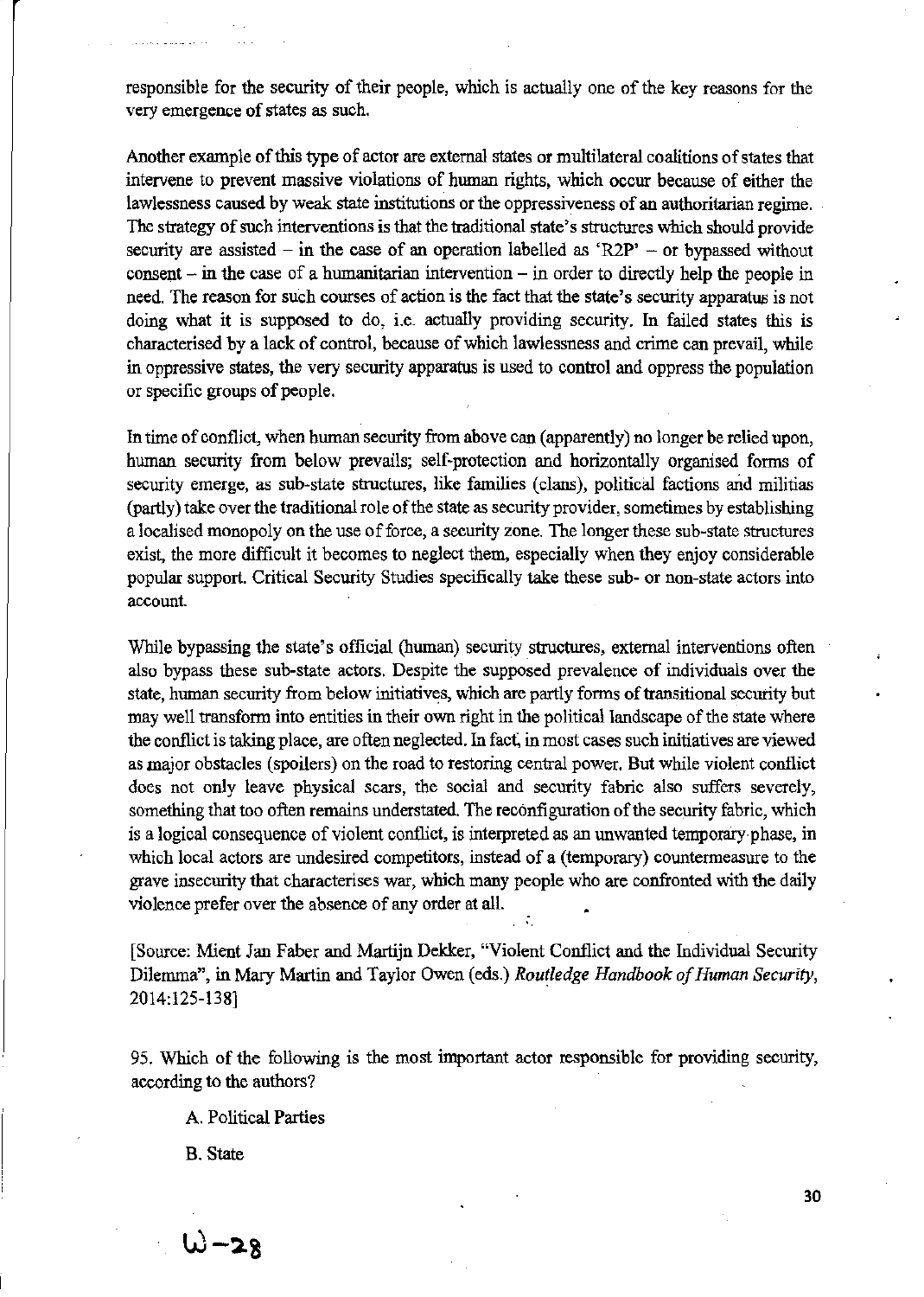C. Citizens

D. Clans

**96. The authors refer to the state as lithe complex** of institutions **that govern a people within a definite territory". Which other aspect essential to defining the state is missing here?** 

Ĵ

**A. Armed Forces** 

**B. Governance** 

C. Judiciary

D. Sovereignty

**97. Arrange the following in increasing order of their institutional scope:** 

I. Multinational Organisations

11. State

**III. Families** 

IV. Militias

A. II, I, III, IV  $B. IV, III, II, I$ C.lII, IV, II, I D. I, II, IV, III

**98. Consider the following statements and identify which are true:** 

**I. The world is socially organised in states.** 

**II. Humanitarian interventions are necessitated when states are perfonning their role as security providers.**  '.

**III Crime is rampant in failed states.** 

**IV. External interventions bypass the state but never the sub-state actors.** 

A. I and III B. II and IV C. I and IV

72-28